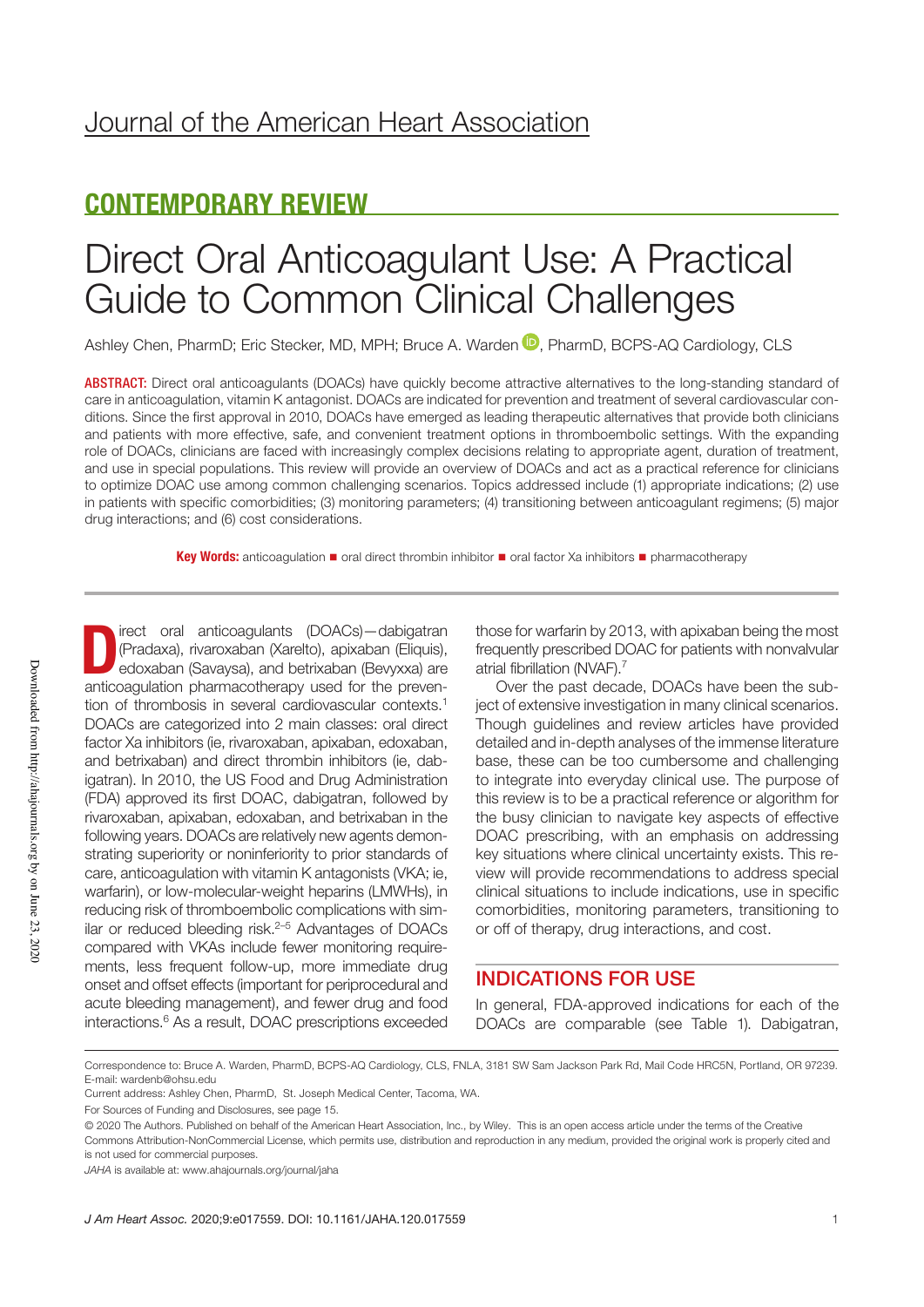## Nonstandard Abbreviations and Acronyms

| АF           | atrial fibrillation                    |
|--------------|----------------------------------------|
| <b>ASCVD</b> | atherosclerotic cardiovascular disease |
| CAD          | coronary artery disease                |
| CKD          | chronic kidney disease                 |
| CrCl         | creatinine clearance                   |
| CYP          | cytochrome P450                        |
| <b>DAPT</b>  | dual-antiplatelet therapy              |
| <b>DOAC</b>  | direct oral anticoaqulant              |
| <b>FDA</b>   | US Food and Drug Administration        |
| HR           | hazard ratio                           |
| <b>INR</b>   | international normalized ratio         |
| LMWH         | low molecular weight heparin           |
| <b>NVAF</b>  | nonvalvular atrial fibrillation        |
| PCI          | percutaneous coronary intervention     |
| VKA          | vitamin K antagonists                  |
| VTE          | venous thromboembolism                 |

rivaroxaban, apixaban, and edoxaban are approved for the lowering the risk of stroke and embolism in NVAF as well as deep vein thrombosis and pulmonary embolism treatment/prophylaxis.<sup>8-11</sup> Unique indications include betrixaban for prophylaxis of venous thromboembolism (VTE) in hospitalized patients for an acute medical illness, and rivaroxaban in combination with aspirin to reduce major cardiovascular events in patients with chronic coronary artery disease (CAD) or peripheral artery disease.9,12 However, there is still uncertainty in understanding safe and effective use of DOACs in the setting of patients with cardiovascular comorbidities, specifically atrial fibrillation (AF) with recent percutaneous coronary intervention (PCI), AF with concomitant artificial heart valves, stable atherosclerotic cardiovascular disease (ASCVD), and cancer-associated thromboembolism. This section aims to clarify the use of DOACs within these patient subgroups.

## AF and PCI

The combination of AF and CAD has often led to confusion regarding the optimal antithrombotic strategy, historically favoring atherothrombotic prevention to bleeding complications. Patients with CAD undergoing PCI are to receive dual-antiplatelet therapy (DAPT) consisting of aspirin and a  $P2Y_{12}$  inhibitor (ie, clopidogrel, prasugrel, or ticagrelor) for prevention of recurrent atherosclerosis and stent thrombosis.13 When this occurs in patients with comorbid AF, the potential need for triple antithrombotic therapy consisting of DAPT and anticoagulation (historically VKA) arises.<sup>14</sup> As several studies have shown, bleeding risk rises significantly with each successive antithrombotic agent added; however, trade-offs regarding thrombosis are not as clear cut.15

Recent investigations shed light on this common clinical scenario. The PIONEER AF-PCI (Prevention of Bleeding in Patients With Atrial Fibrillation Undergoing PCI) trial revealed that dual therapy with rivaroxaban dosed at nonstandardized AF dosing (15 mg daily, or 10 mg daily if renal impairment) and a  $P2Y_{12}$  inhibitor (predominantly clopidogrel) or triple therapy with rivaroxaban 2.5 mg twice daily plus DAPT was associated with lower bleeding risk in comparison to triple therapy (VKA at standard AF dosing, aspirin, and clopidogrel; hazard ratio [HR], 0.59; 95% CI, 0.47–0.76) but similar thrombotic events.16 The RE-DUAL PCI (Randomized Evaluation of Dual Antithrombotic Therapy with Dabigatran Versus Triple Therapy With Warfarin in Patients With Nonvalvular Atrial Fibrillation Undergoing Percutaneous Coronary Intervention) trial showed that dual therapy with dabigatran (110 and 150 mg twicedaily regimens) and a  $P2Y_{12}$  inhibitor (predominantly clopidogrel) revealed similar results, demonstrating a lower risk of bleeding and hospitalization compared with triple therapy (VKA dose adjusted to an international normalized ratio [INR] of 2–3, aspirin, clopidogrel). The magnitude of difference in bleeding events was dose dependent (HR, 0.52; 95% CI, 0.42–0.63; and HR, 0.72; 95% CI, 0.58–0.88 for the dabigatran 110 and 150 mg regimens, respectively). At the same time, dabigatran at both doses was noninferior with respect to the prevention of ischemic event rates.<sup>17</sup> The AUGUSTUS (Antithrombotic Therapy After Acute Coronary Syndrome or PCI in Atrial Fibrillation) trial directly examined the benefit and risk of dropping aspirin with both warfarin and apixaban in combination with a  $P2Y_{12}$  inhibitor (clopidogrel). The AUGUSTUS trial keenly addressed a key missing component to the literature and criticisms of RE-DUAL PCI and PIONEER AF-PCI trials by comparing triple therapy to triple therapy and dual therapy to dual therapy. The trial demonstrated the antithrombotic regimens that included apixaban in combination with a  $P2Y_{12}$  inhibitor (without aspirin) resulted in less bleeding (HR, 0.69; 95% CI, 0.58–0.81) and fewer hospitalizations (HR, 0.83; 95% CI, 0.74–0.93) without significantly effecting the number of ischemic events than regimens that included a VKA, aspirin, or both.<sup>18</sup> Clinicians should be confident that dropping aspirin according to clinical trial protocols when using apixaban, dabigatran, or rivaroxaban in combination with a  $P2Y_{12}$  inhibitor will substantially lower bleeding risk without increasing thrombotic risk, a sentiment endorsed by recent consensus documents.14,19 When it comes to antithrombotic therapy in this scenario, less may be more.

Another important consideration is the use of add-on therapy to further mitigate bleeding risk, specifically gastrointestinal bleeding risk in patients on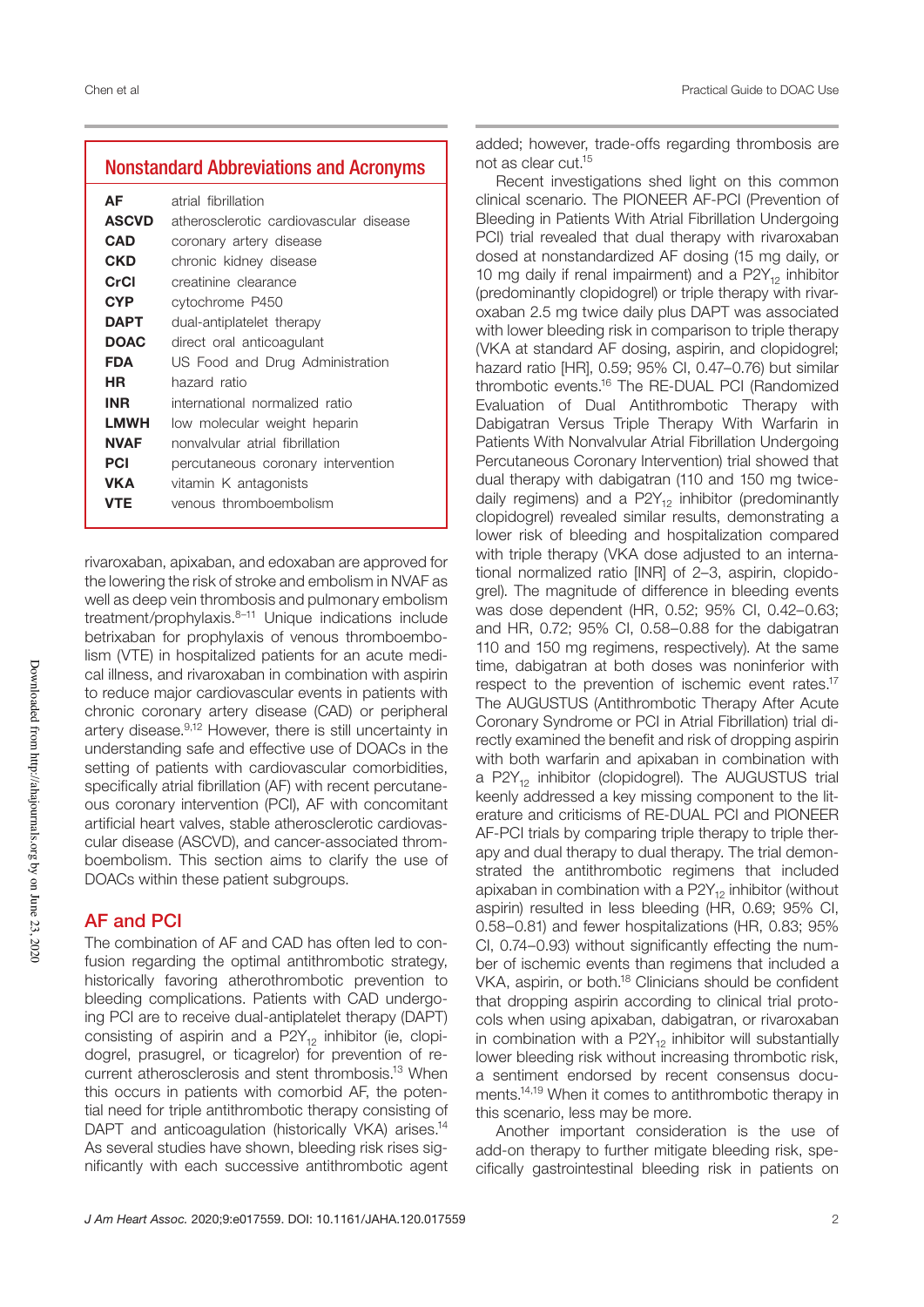#### Table 1. Indications for DOAC Prescribing

| <b>DOACs</b> | <b>Indications</b>                                                                                  |
|--------------|-----------------------------------------------------------------------------------------------------|
| Dabigatran   | FDA-approved indications                                                                            |
|              | Stroke prevention in NVAF                                                                           |
|              | Treatment of deep vein thrombosis and pulmonary<br>embolism                                         |
|              | Prevention of recurrent deep vein thrombosis and<br>pulmonary embolism                              |
|              | Prevention of thromboembolism after total hip<br>replacement                                        |
|              | Off-label indications                                                                               |
|              | Prevention of thromboembolism after total knee<br>replacement                                       |
|              | Prevention of thromboembolism after PCI with<br><b>NVAF</b>                                         |
| Rivaroxaban  | FDA-approved indications                                                                            |
|              | Stroke prevention in NVAF                                                                           |
|              | Treatment of deep vein thrombosis and pulmonary<br>embolism                                         |
|              | Prevention of recurrent deep vein thrombosis and<br>pulmonary embolism                              |
|              | Prevention of thromboembolism after total knee<br>replacement and after total hip replacement       |
|              | Prevention of thromboembolism in hospitalized<br>acutely ill medical patients                       |
|              | Prevention of major cardiovascular events in<br>patients with chronic CAD/peripheral artery disease |
|              | Off-label indications                                                                               |
|              | Prevention of thromboembolism after PCI with<br><b>NVAF</b>                                         |
| Apixaban     | FDA-approved indications                                                                            |
|              | Stroke prevention in NVAF                                                                           |
|              | Prevention of thromboembolism after total knee<br>replacement and after total hip replacement       |
|              | Treatment of deep vein thrombosis and pulmonary<br>embolism                                         |
|              | Prevention of recurrent deep vein thrombosis and<br>pulmonary embolism                              |
|              | Off-label indications                                                                               |
|              | Treatment of heparin-induced thrombocytopenia;                                                      |
|              | Prevention and treatment of cancer-associated<br>deep vein thrombosis                               |
|              | Prevention of thromboembolism in hospitalized<br>acutely ill medical patients                       |
|              | Prevention of thromboembolism after PCI with NVAF                                                   |
| Edoxaban     | FDA-approved indications                                                                            |
|              | Stroke prevention in NVAF                                                                           |
|              | Treatment of deep vein thrombosis and pulmonary<br>embolism                                         |
|              | Off-label indications                                                                               |
|              | Prevention and treatment of cancer associated<br>deep vein thrombosis                               |
|              | Prevention of thromboembolism after total knee<br>replacement and after total hip replacement       |
|              | Prevention of thromboembolism after PCI with<br>peripheral artery disease                           |

(*Continued*)

#### Table 1. Continued

| <b>DOACs</b> | Indications                                                                                                         |
|--------------|---------------------------------------------------------------------------------------------------------------------|
| Betrixaban   | FDA-approved indications                                                                                            |
|              | Prevention of deep vein thrombosis and pulmonary<br>embolism in adults hospitalized for an acute medical<br>illness |

CAD indicates coronary artery disease; DOAC, direct oral anticoagulant; FDA, US Food and Drug Administration; NVAF, nonvalvular atrial fibrillation; and PCI, percutaneous coronary intervention.

dual therapy. As has been demonstrated in patients on DAPT, use of gastrointestinal protection with H2 antihistamine receptor blockers and proton pump inhibitors can reduce bleeding complications in patients on DAPT.20 Providers are encouraged to coprescribe gastrointestinal prophylaxis using a proton pump inhibitor for patients on dual-antithrombotic regimens, especially those at high risk of gastrointestinal bleeding. This same rationale may be applied to patients on DOACs and antiplatelets or agents with antiplatelet properties (ie, NSAIDs, systemic corticosteroids, etc).

## AF and Artificial Heart Valves

Valvular heart disease and AF commonly coexist and each contribute independently to thromboembolic events and mortality.21 Valvular AF refers to the presence of mechanical prosthetic heart valve or moderate to severe mitral stenosis, conditions that substantially increase thromboembolic risk and serve as a principal exclusion criterion for the major DOAC phase III AF trials.22–25 More specifically, the RE-ALIGN (Dabigatran Versus Warfarin in Patients With Mechanical Heart Valves) trial established the use of DOACs as contraindicated in patients with mechanical heart valves.<sup>26</sup> The study was terminated early, as patients with mechanical prosthetic heart valves experienced excess thromboembolic and bleeding events. Therefore, VKA remains the preferred agent for this patient population as recommended in the current American College of Chest Physicians and American College of Cardiology/American Heart Association guidelines.27–29 Bioprosthetic heart valves are considered less thrombogenic compared with mechanical heart valves but nonetheless are associated with increased risk and require chronic anticoagulation in the setting of concurrent AF or mitral stenosis.<sup>30</sup> Overall, the use of DOACs in patients with AF with bioprosthetic valves or other valve repairs still constitutes a gray area in clinical practice because of limited investigation and consensus about the definition of "valvular" AF. Despite the unfavorable outcomes of the RE-ALIGN trial of mechanical valves, there is a growing interest to investigate use of DOACs in the setting of bioprosthetic valves. Subgroup analysis of the pivotal trials of selected DOACs (apixaban and edoxaban), 31,32 as well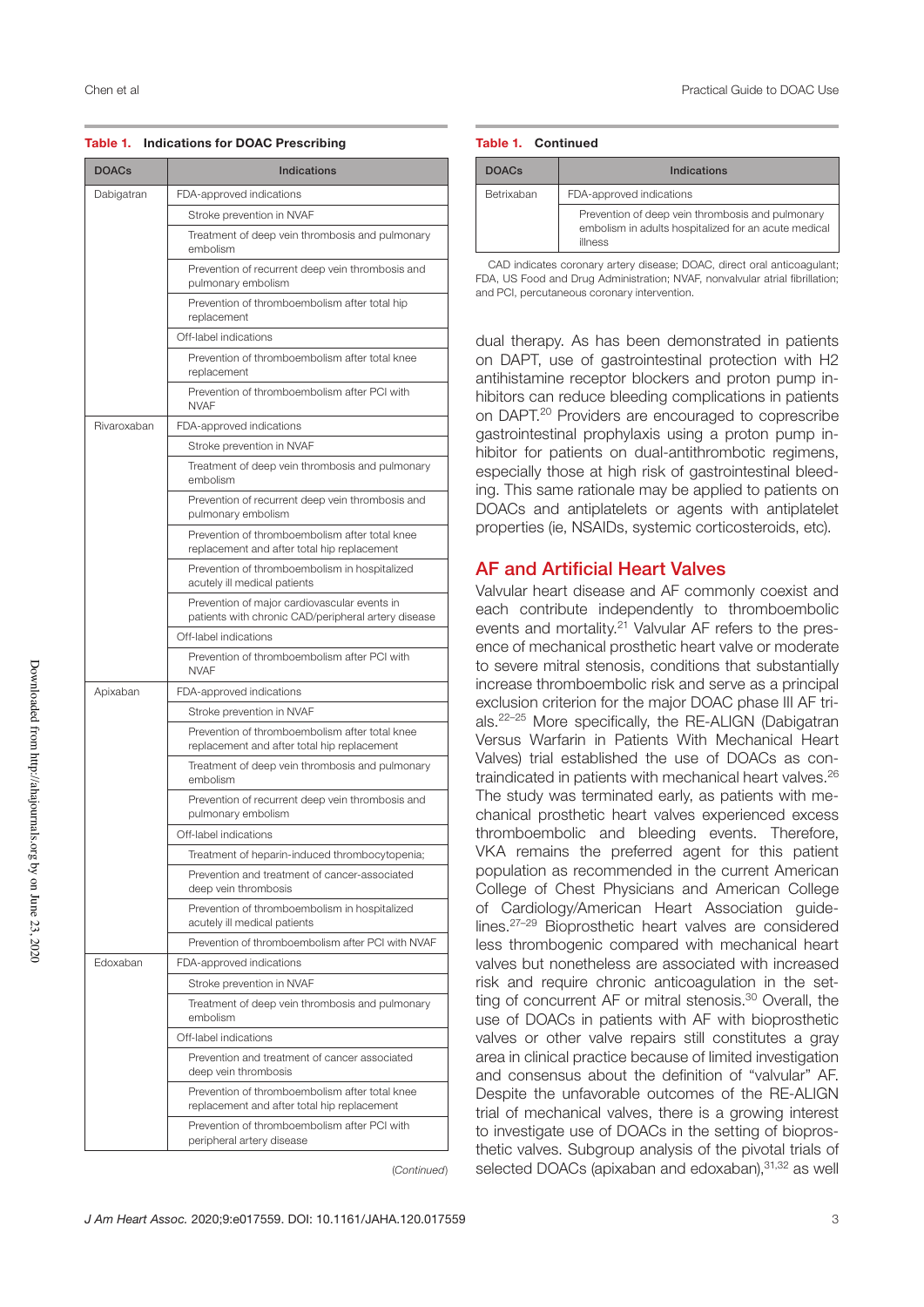as small-cohort studies of DOACs (apixaban, rivaroxaban, and dabigatran), 33-36 support their safe and effective use in patients with bioprosthetic valves. The most recent addition to this area evaluated 218 patients undergoing bioprosthetic aortic or mitral valve replacement or repair and randomized to edoxaban 60 mg daily or warfarin dose adjusted to an INR between 2 and 3 during the first 3 months after the procedure.<sup>37</sup> Though the results are yet to be published, edoxaban was found to be noninferior for the primary efficacy (death, asymptomatic intracardiac thrombosis, and clinical thromboembolic event—defined as myocardial infarction, stroke, pulmonary embolism, symptomatic valve thrombosis, systemic non–central nervous system embolism or deep vein thrombosis) and safety (major bleeding) end points. Thus, the limited evidence supports the notion that bioprosthetic heart valves should not preclude DOAC use, a practice that is echoed by the European Heart Rhythm Association (see Table  $2$ ).  $38$ 

## Stable Atherosclerotic Cardiovascular **Disease**

Aspirin use for secondary prevention of ASCVD is well established and is widely recommended by major clinical guidelines for indefinite use.<sup>39</sup> In this setting, major ASCVD events are reduced ≈20% to 30%, but major bleeding increased ≈1.4 to 1.6-fold.40,41 In an effort to expand upon the ASCVD risk reduction witnessed with aspirin monotherapy, prior investigations evaluated more potent antiplatelets (ie, clopidogrel, ticagrelor, and vorapaxar) and VKA therapy as alternatives to aspirin and as add-on therapy with aspirin.<sup>42</sup> The recurring theme with the use of these strategies was a slight reduction in ASCVD events but at the expense of increased bleeding episodes and no effect on mortality. After promising results were hinted at with combining antiplatelet therapy with low-dose rivaroxaban in patients with acute coronary syndrome undergoing PCI, investigations into use of this strategy for chronic ASCVD were sought.43 The COMPASS (Cardiovascular Outcomes for People Using Anticoagulation Strategies) study demonstrated that rivaroxaban plus aspirin had significant secondary prevention benefits for patients

with ASCVD (ie, CAD and peripheral artery disease), which led to FDA approval for this indication in 2018.<sup>44</sup> Patients were randomized to 3 treatment arms: rivaroxaban 2.5 mg twice daily with aspirin 100 mg daily; rivaroxaban 5 mg twice daily alone; or aspirin 100 mg daily alone.<sup>44</sup> This is a drastic dose reduction for rivaroxaban from the recommended 20 mg daily dose approved for patients with NVAF and VTE, but the rationale for low doses was provided by previous trials.<sup>42</sup> The benefits of therapy were slightly offset by the increased risk in major bleeding by 1.70-fold (*P*<0.001). Nonetheless, the reduced rivaroxaban dose in combination with aspirin did not increase fatal or critical organ bleeding, and the net clinical benefit still favored the combination therapy.44 Overall, the COMPASS trial demonstrated significant benefit in reducing major cardiovascular events, a composite of cardiovascular death, stroke, and myocardial infarction by 24% (*P*<0.001), and major adverse limb events (including amputations) by 46% (P=0.0037) with low doses of rivaroxaban in combination with aspirin.<sup>44,45</sup> This novel indication for rivaroxaban provides an important new antithrombotic therapy regimen for a large group of high-risk patients with established ASCVD and another pathway for reducing residual atherosclerotic risk.

A common clinical conundrum occurs in the setting of stable ASCVD and concomitant AF: What is the most effective long-term antithrombotic regimen? This question was addressed in AFIRE (Antithrombotic Therapy for Atrial Fibrillation With Stable Coronary Disease).<sup>46</sup> The trial randomized 2236 Japanese patients with AF who had undergone PCI or coronary artery bypass grafting >1 year earlier or angiographically confirmed CAD not requiring revascularization to rivaroxaban 15 mg daily (10 mg daily with creatinine clearance [CrCl] 15–49 mL/ min) or combination therapy consisting of rivaroxaban plus an antiplatelet (aspirin or  $P2Y_{12}$  inhibitor). The doses of rivaroxaban were lower than the FDAapproved doses (20 mg with normal and 15 mg with impaired renal function) because of pharmacokinetic modeling revealing that Japanese patients achieve similar plasma levels of rivaroxaban compared with 20 mg in Caucasian patients.<sup>47</sup> The AFIRE trial was stopped early because of increased mortality in the

|  | Table 2. DOAC Use in Valvular Heart Disease |
|--|---------------------------------------------|
|--|---------------------------------------------|

|                                       | Dabigatran | Rivaroxaban     | Apixaban | Edoxaban | <b>Betrixaban</b> |  |  |
|---------------------------------------|------------|-----------------|----------|----------|-------------------|--|--|
| Mechanical prosthetic valve           |            | Contraindicated |          |          |                   |  |  |
| Moderate to severe mitral<br>stenosis |            | $NA^*$          |          |          |                   |  |  |
| Bioprosthetic valve <sup>†</sup>      |            | Acceptable      |          |          |                   |  |  |

NA indicates not applicable.

\*Betrixaban is used only as a prophylactic agent; it is not indicated for treatment.

Reproduced in part from Steffel et al<sup>38</sup> with permission. Copyright ©2018, Oxford University Press.

<sup>†</sup>Not advised for rheumatic mitral stenosis.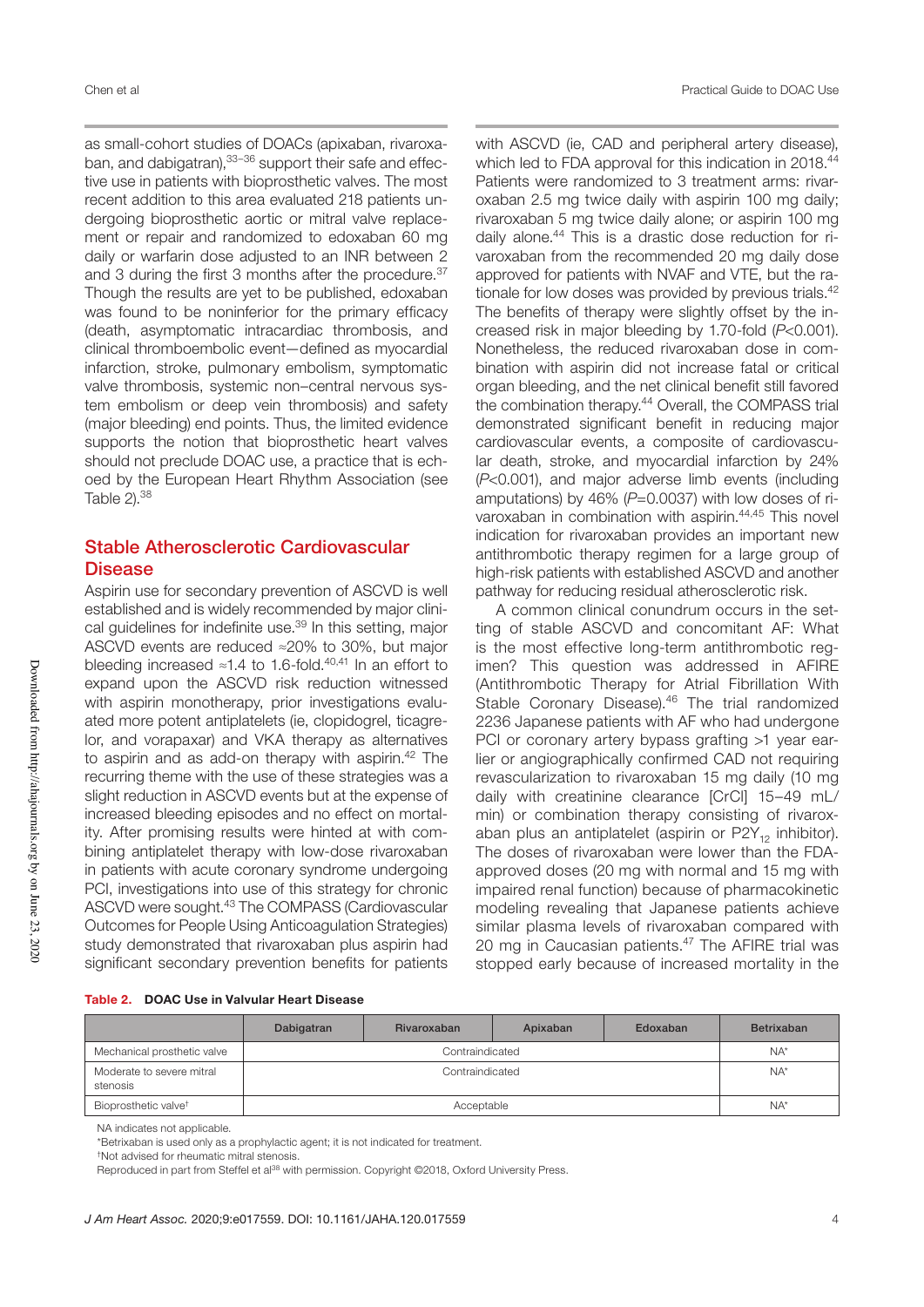combination therapy group (1.85% versus 3.37% per patient year; HR, 0.55; 95% CI, 0.38–0.81). The rivaroxaban monotherapy arm was noninferior in cardiovascular efficacy measures (*P*<0.001) and superior in reducing major bleeding (P=0.01) compared with the combination therapy group. Thus, the results of the AFIRE study extended the concept of less intense antithrombotic for optimal risk-benefit established in the acute-care setting from PIONEER AF-PCI,<sup>16</sup> RE-DUAL PCI,<sup>17</sup> and AUGUSTUS,<sup>18</sup> to the time period beyond a year from diagnosis and intervention.

#### Cancer-Associated Thromboembolism

Patients with cancer are at increased risk for venous and arterial thromboembolism and bleeding events.48 Anticoagulation within the cancer population is complicated by comorbidities that can affect drug disposition (ie, renal insufficiency, high rates of nausea and vomiting), thrombotic risk (ie, concurrent AF), or bleeding risk (ie, thrombocytopenia); drug-drug interactions between anticoagulants and oncology medications; malnourished/underweight states; and patient preferences (ie, burdensome laboratory testing, patient discomfort with injections, and medication cost).48 As such, the growing need for optimal anticoagulation strategies is of mounting importance. Historically, LMWHs have been the cornerstone of cancer-associated VTE on the basis of 2 trials providing reduced thrombotic risk compared with warfarin.<sup>49,50</sup> Evidence comparing the use of DOACs to LMWH have emerged to provide an oral dosing option that may be more cost effective and does not require frequent laboratory monitoring. The Hokusai VTE Cancer (Edoxaban for the Treatment of Cancer-Associated Venous Thromboembolism) trial compared edoxaban 60 mg daily with dalteparin 200 IU/kg subcutaneously daily×1 month, then 150 IU/kg daily thereafter.<sup>51</sup> Edoxaban was noninferior to dalteparin with respect to the primary end point of recurrent VTE or major bleeding, displaying a nonsignificant reduction in recurrent VTE (23% relative risk reduction, *P*=0.09), but increasing major bleeding (1.77-fold increase; *P*=0.04). The Select-D (Anticoagulation Therapy in Selected Cancer Patients at Risk of Recurrence of Venous Thromboembolism) pilot trial compared rivaroxaban at standard VTE dosing (15 mg twice daily×21 days, then 20 mg daily thereafter) versus dalteparin (same dosing regimen used in the Hokusai VTE Cancer trial) and revealed reduced recurrent VTE (HR, 0.43; 95% CI, 0.19–0.99) but a 1.83-fold (95% CI, 0.68–4.96) increased risk of major bleeding after 6 months of treatment with rivaroxaban.52 The ADAM VTE (Apixaban, Dalteparin, in Active Cancer Associated Venous Thromboembolism) trial was the first trial for apixaban to support active

treatment of cancer-associated VTE.<sup>53</sup> Apixaban dosed at 10 mg twice daily×7 days, then 5 mg twice daily thereafter, was compared with dalteparin (dosed as above) over 6 months. Apixaban was associated with a noninferiority with regard to the primary end point of major bleeding (0% versus 2.1%; *P*=0.9956) and a robust 74% relative risk reduction in recurrent VTE (*P*=0.0182). Similar results were recently published in the Caravaggio (Apixaban for the Treatment of Venous Thromboembolism Associated With Cancer) trial, demonstrating noninferiority with respect to recurrent VTE (*P*<0.001) and comparable major bleeding  $(P=0.60)$ .<sup>54</sup> Thus, the current landscape for treatment of VTE in the cancer population seems to support apixaban over the current standard of care with LMWH and other DOACs, establishing the ideal balance of thrombosis prevention while not inducing excess bleeding. However, several other trials investigating DOAC to LMWH for treatment of cancer-associated VTE are slated to be completed within the next 1 to 2 years. Subgroup analyses from phase III VTE and AF trials and retrospective observational cohorts have also demonstrated consistent efficacy and safety outcomes in the cancer population.<sup>48</sup> In response, major guidelines now endorse the use of DOAC in cancer-associated VTE treatment.55,56 Trials investigating the use of DOACs for the prevention of VTE in patients with cancer have also been conducted and support the use of these agents in patients with cancer undergoing ambulatory chemotherapy with intermediate-high VTE risk and low bleeding risk.<sup>48,57,58</sup> As current practice heavily favors LMWH and VKAs, these novel and compelling trials supporting the use of DOACs will likely serve to ignite a paradigm shift in practice standards among this growing population of complex patients.

## COMORBIDITIES AFFECTING DOAC PHARMACOKINETICS

Patient-specific comorbidities, particularly ones that affect systemic exposure of the medication, need to be taken into account when managing patients on DOAC therapy. Comorbidities may alter the DOAC elimination rate, therefore increasing the risk of a thromboembolic or bleeding events. Of the many factors that need to be considered, we will address the 3 most pertinent patient comorbidities: renal impairment, hepatic impairment, and extreme body weights.

#### Renal Insufficiency

Patients with chronic kidney disease (CKD) have an increased risk for thromboembolic and bleeding events. Historically, warfarin has been the preferred anticoagulant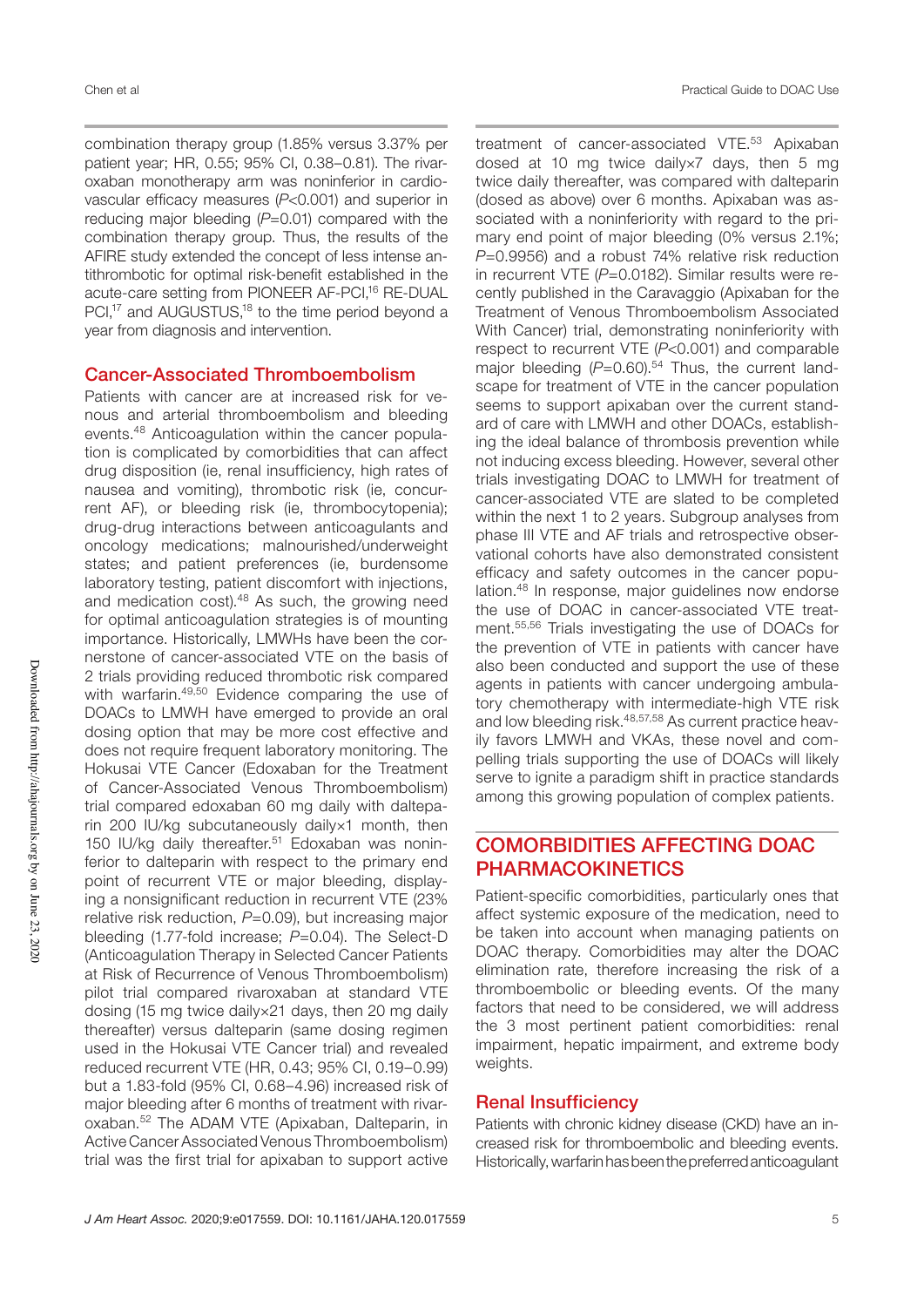used in severe CKD, but robust data supporting its efficacy and safety are lacking, coupled with the concern for warfarin-induced vascular calcifications and worsening nephropathy, more appropriate alternatives were eagerly sought.59 However, the presence of coexisting renal impairment can often lead to uncertainty in selecting the best DOAC. All DOAC therapies are eliminated by the kidneys to varying degrees, and alterations in renal clearance must be taken into account when dosing these agents. Dabigatran is the most renally eliminated, accountable for 80% of its clearance pathway, followed by edoxaban, rivaroxaban, apixaban, and betrixaban: 50%, 35%, 27%, and 11%, respectively.38,59 Any clinical decisions on how to treat patients with DOACs requires the assessment of patient renal function, which should be monitored frequently, at least annually or more frequently if a patient has additional comorbidities and risk factors. Renal dose adjustments include a decreased dose or decreased frequency of the regimen, and for most DOACs are based on the Cockcroft-Gault CrCl equation to estimate renal function.

Phase III trials involving DOACs have excluded patients with severe renal dysfunction (CrCl <30 mL/ min) or dialysis.22,23,25 Apixaban exhibits minimal renal clearance, but the clinical significance of this is uncertain and there are varying recommendations regarding when to dose adjust.<sup>10,38,60</sup> Patients with CrCl <25 mL/ min were excluded in both AF and VTE trials using apixaban.24,61,62 Nonetheless, FDA-approved prescribing information requires no dose adjustment for apixaban in patients with renal impairment alone, including patients with end-stage renal disease and those on hemodialysis.10 To qualify for apixaban dose adjustment, one must meet at least 2 of the following characteristics; just remember your ABCs:

- 1. Age ≥80 years.
- 2. Body weight ≤60 kg.

3. Creatinine (serum) ≥1.5 mg/dL.

The Europeans provide an alternative guidance, recommending standard dosing for CrCl >30 mL/min, reduced dose for CrCl 15 to 30 mL/min, and avoidance for CrCl <15 m/min.<sup>38</sup> The 2018 AF guidelines recommend both warfarin and apixaban for patients with end-stage renal disease (CrCl <15 m/min or on dialysis).28 However, warfarin has little proven benefit and a large risk of harm in end-stage renal disease. There is growing evidence that apixaban in patients with AF and advanced CKD or end-stage renal disease may be associated with a lower risk of major bleeding compared with warfarin<sup>63,64</sup> or, at the very least, similar rates of bleeding.65

Rivaroxaban use in severe CKD, particularly in patients on dialysis, is quite contentious. The package

labeling states that rivaroxaban can be used in patients on dialysis, albeit at a reduced dose. However, this is based on limited pharmacokinetic data.<sup>9</sup> The limited observational data suggested varying effects on bleed risk compared with warfarin in patients with stage 5 CKD or on dialysis.59,66 Regardless, major guidelines and consensus documents do not recommend use of rivaroxaban in patients with stage 5 CKD or on dialysis.<sup>59</sup>

Betrixaban is mainly eliminated via the hepatobiliary system, with limited renal involvement in clearance. However, betrixaban can neither be recommended nor contraindicated in patients with severe renal insufficiency, as this agent has not been evaluated in this setting.<sup>67</sup>

Contrary to other DOACs, edoxaban displays a decrease in efficacy compared with warfarin in patients with an intact renal clearance (CrCl >95 mL/min), which led to the FDA's issuing a warning about the use of this agent in individuals with normal-high CrCl.<sup>11</sup> However, a post hoc analysis of the ENGAGE AF (Edoxaban Versus Warfarin in Patients With Atrial Fibrillation) trial showed that edoxaban remained safe and effective in patients with normal renal function.<sup>68</sup>

Knowledge of when and how to renally dose adjust is imperative to appropriate DOAC prescribing. This is best highlighted in recent studies suggesting that up to 32% of patients experience inappropriate DOAC dosing, $69-71$  the most common form being subtherapeutic dosing due to renal insufficiency, the greatest risk factor influencing deviation from FDAapproved doses.<sup>69</sup> Inappropriate dosing of DOAC carries grim consequences, with increased risk for thrombotic and bleeding complications resulting from subtherapeutic and supratherapeutic dosing, respectively.72

In summary, DOACs are safe and effective in patients with moderate CKD (CrCl 30–50 mL/min). Dabigatran, rivaroxaban, and edoxaban should undergo dose adjustment for renal impairment and should be avoided for severe renal impairment (CrCl <30 mL/min). Edoxaban should be avoided in those with normal renal function (>95 mL/min). Apixaban and betrixaban undergo the least amount of renal elimination and may be the DOACs of choice in severe renal impairment. See Figure 1 for suggested DOAC use based on patient renal function.

#### Hepatic Impairment

Similar to other disease states noted above, patients with hepatic impairment are at increased risk of bleeding complications and thrombotic events.73 Alterations in hepatic function affects DOAC biotransformation to varying extents. Apixaban is the most reliant on hepatic metabolism for drug elimination,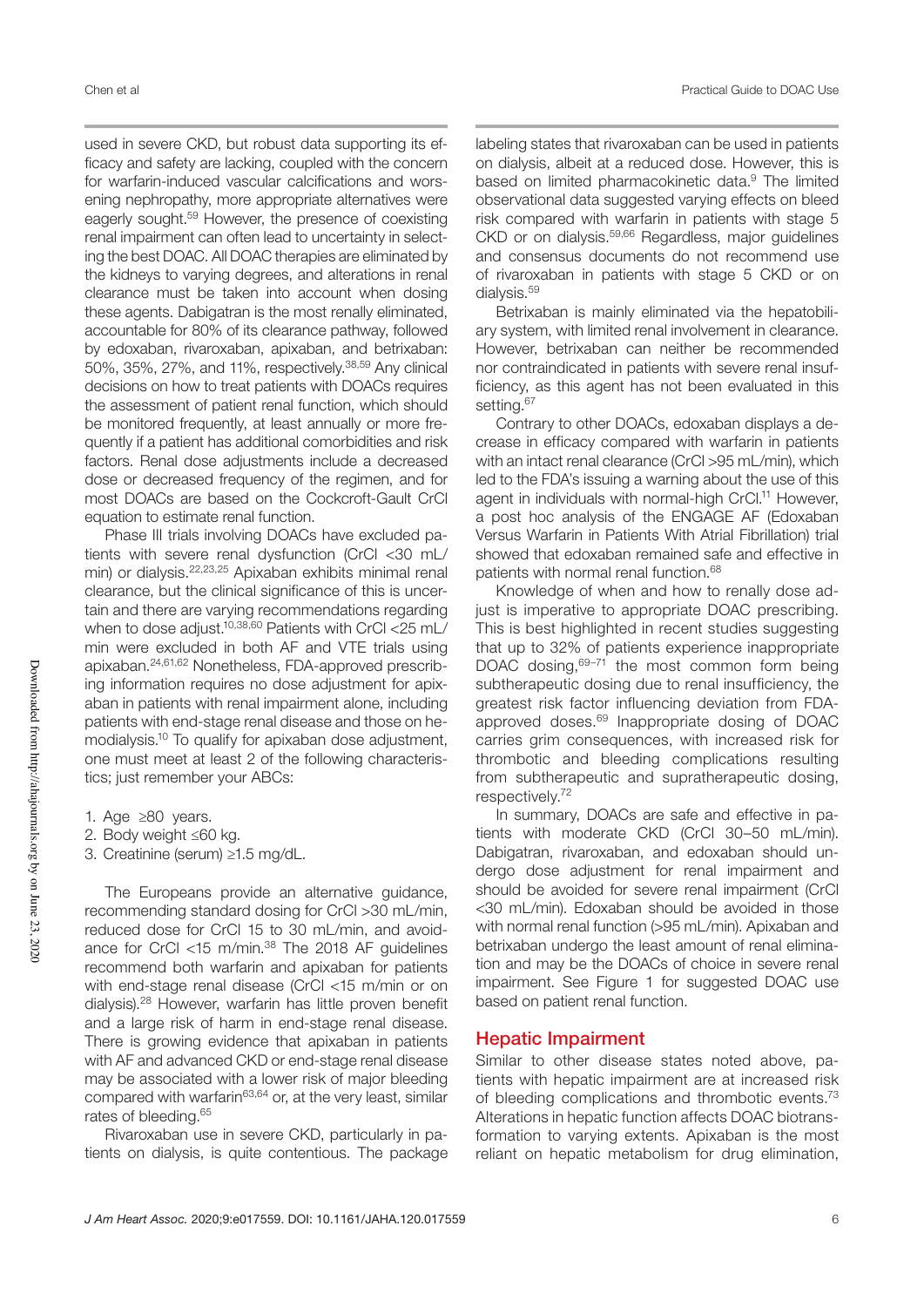

#### Figure 1. DOAC use in renal insufficiency.

\*Apixaban dose adjustments are based on patient serum creatinine, age, and body weight; \*\*rivaroxaban dose adjustments are based on patient indication; \*\*\*betrixaban: no dose adjustments provided for hemodialysis patients (has not been studied). CrCl indicates Cockcroft-Gault creatinine clearance; ESRD, end-stage renal disease; NVAF, nonvalvular atrial fibrillation; and VTE, venous thromboembolism.

accounting for 75% of its elimination pathway, followed by rivaroxaban, edoxaban, dabigatran, and betrixaban: 65%, 50%, 20%, and up to 18%, respectively.<sup>12,73</sup> Rivaroxaban and apixaban require cytochrome P450 (CYP) enzymes for metabolism, while dabigatran and edoxaban require no to minimal CYP metabolism.73 There was minimal hepatic elimination of betrixaban, and it is not metabolized by CYP enzymes, nor does it induce or inhibit CYP activity.<sup>67</sup> As there is no great monitoring parameter to assess for safety, patients with hepatic dysfunction may not be ideal candidates for these agents. Restrictions for the use of DOACs in patients with hepatic impairment are based on the Child-Pugh classification system and exclusion criteria applied in pivotal trials (see Table 3).38,73,74 The Child-Pugh score uses the presence of clinical and biochemical abnormalities to assess the severity of the hepatic dysfunction. All DOACs are contraindicated in patients with severe

|            | Table 3. Child-Pugh Score for Classification of Hepatic |
|------------|---------------------------------------------------------|
| Impairment |                                                         |

| Score                  |      | $\mathfrak{p}$ | 3        |
|------------------------|------|----------------|----------|
| Bilirubin, mg/dL       | <    | $2 - 3$        | >3       |
| Albumin, g/dL          | >3.5 | $2.8 - 3.5$    | 2.8      |
| Ascites                | None | Mild           | Moderate |
| Encephalopathy (grade) | None | 1 and 2        | 3 and 4  |
| <b>INR</b>             | <1.7 | $1.7 - 2.3$    | >2.3     |

Grade A, <7 points; Grade B, 7 to 9 points; Grade C, 10 to 15 points. INR indicates international normalized ratio.

Reproduced in part from Steffel et al<sup>38</sup> with permission. Copyright ©2018, Oxford University Press.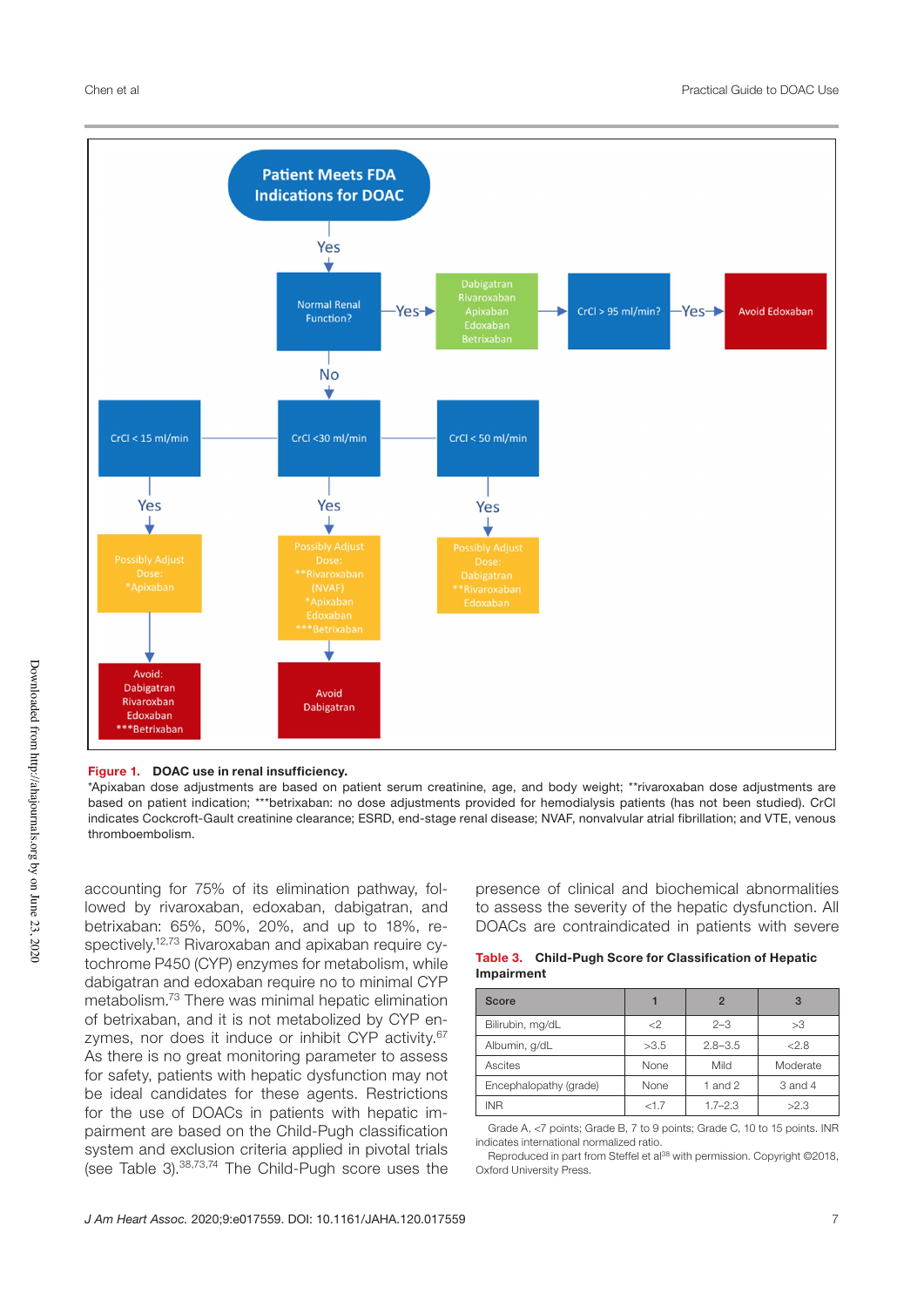hepatic disease in which warfarin is the only recommended anticoagulant in this patient population.<sup>38</sup> Dabigatran, apixaban, and edoxaban are viable options in patients with moderate hepatic impairment and do not require dose adjustments.<sup>38</sup> All DOACs could be considered in patients with mild hepatic impairment without any dose adjustments. With the lack of information, the optimal anticoagulation strategy for this patient population remains unclear and it is recommended to obtain blood tests to evaluate hepatic function and coagulation parameters before initiating and periodically throughout DOAC therapy. Summarized in Table 4 are recommendations for patients with hepatic impairment based on their Child-Pugh classification.

#### Extreme Body Weights

Optimal anticoagulant agents and dosing strategy for patients with extreme body weights have not been established for DOACs. Concerns have arisen with the use of DOACs in patients with extremes of body weight attributable to physiological changes that affect clearance of the medication and may lead to adverse outcomes, as well as limited data to guide prescribers. Fixed drug doses may lead to decreased drug exposures in obese patients and increased drug exposures in underweight patients based on drug pharmacokinetic changes (see Figure 2).75–80 Weight was not an exclusion criterion in any of the large randomized trials evaluating DOACs in AF or VTE populations. Subgroup analyses from these trials reveal no difference in efficacy or safety outcomes in obese patients, and these findings were reinforced by results of meta-analyses; however, extreme-body-weight populations have been severely underrepresented in clinical trials.<sup>81</sup> An analysis of trials conducted by the International Society on Thrombosis and Haemostasis suggests that DOACs are safe in patient ≤120 kg (body mass index ≤40 kg/ m<sup>2</sup>) at standard doses and are not recommended in patients  $>120$  kg (body mass index  $>40$  kg/m<sup>2</sup>).<sup>82</sup> Since these recommendations, several retrospective, single-center studies have shed more light on this topic. Collectively, dabigatran and to a lesser extent

rivaroxaban reveal suboptimal peak plasma concentrations (in 20%–28% of obese patients studied) compared with apixaban.<sup>83</sup> When evaluating efficacy and safety outcomes, DOAC therapies compare similarly with warfarin; however, the majority of the data are for apixaban and rivaroxaban, and those that included dabigatran revealed higher rates of thrombosis and lower rates of bleeding suggesting impaired systematic exposure.84–88 The largest of these studies was that conducted by Coons et al,<sup>88</sup> which evaluated 1840 patients with acute VTE to receive DOAC (rivaroxaban in 91.8%, apixaban in 5.2%, and dabigatran in 3%) versus dose-adjusted warfarin to an INR goal of 2 to 3. This retrospective study found similar rates of recurrent VTE (6.5% versus 6.4%; *P*=0.93) and bleeding (1.7% versus 1.2%; *P*=0.31) in DOAC compared with warfarintreated patients, respectively. Interestingly, the mean weight of 115 kg, the fact that <50% of patients were  $>120$  kg (body mass index  $>40$  kg/m<sup>2</sup>), and the primary use of rivaroxaban (DOAC with the least amount of pharmacokinetic alterations among obese patients) makes this study less generalizable. Nevertheless, although these trials had several inherent limitations, predominantly being underpowered to fully elucidate whether DOACs are noninferior to warfarin in obese patients, since a randomized clinical trial in this population remains unlikely, they do provide important data to this field. A lack of information exists for edoxaban and betrixaban within this patient population. Within the obese population (patients  $>120$  kg and/or  $>40$  kg/m<sup>2</sup>), it is recommended that use of dabigatran, edoxaban, and betrixaban be avoided and that rivaroxaban and apixaban may be used with caution.

Among low-body-weight patients (<60 kg), measuring renal function plays an important role in assessing use of DOACs, as renal function is commonly overestimated in this population because of lower muscle mass. In addition, low-body-weight patients commonly present with comorbid conditions (ie, elderly age, frailty, and renal impairment) that predispose to adverse outcomes.38 DOACs with recommended dose reductions based on low body weight (≤60 kg) include apixaban (in addition to age and renal function) and edoxaban—both as a result of pharmacokinetic

|  |  |  | Table 4. DOAC Recommendations Based on Degree of Hepatic Impairment |
|--|--|--|---------------------------------------------------------------------|
|--|--|--|---------------------------------------------------------------------|

| <b>DOAC</b> | Contraindication   | Use With Caution | No Dose Reduction |
|-------------|--------------------|------------------|-------------------|
| Dabigatran  | Child-Pugh C       | Child-Pugh B     | Child Pugh A      |
| Rivaroxaban | Child-Pugh B or C  | <b>NA</b>        | Child Pugh A      |
| Apixaban    | Child-Pugh C       | Child Pugh B     | Child Pugh A      |
| Edoxaban    | Child-Pugh C       | Child Pugh B     | Child Pugh A      |
| Betrixaban  | *Child-Pugh B or C | <b>NA</b>        | Child Pugh A      |

DOAC indicates direct oral anticoagulant; and NA, not applicable.

\*Use is not recommended in patients with hepatic impairment (has not been studied).

Reproduced in part from Steffel et al<sup>38</sup> with permission. Copyright ©2018, Oxford University Press.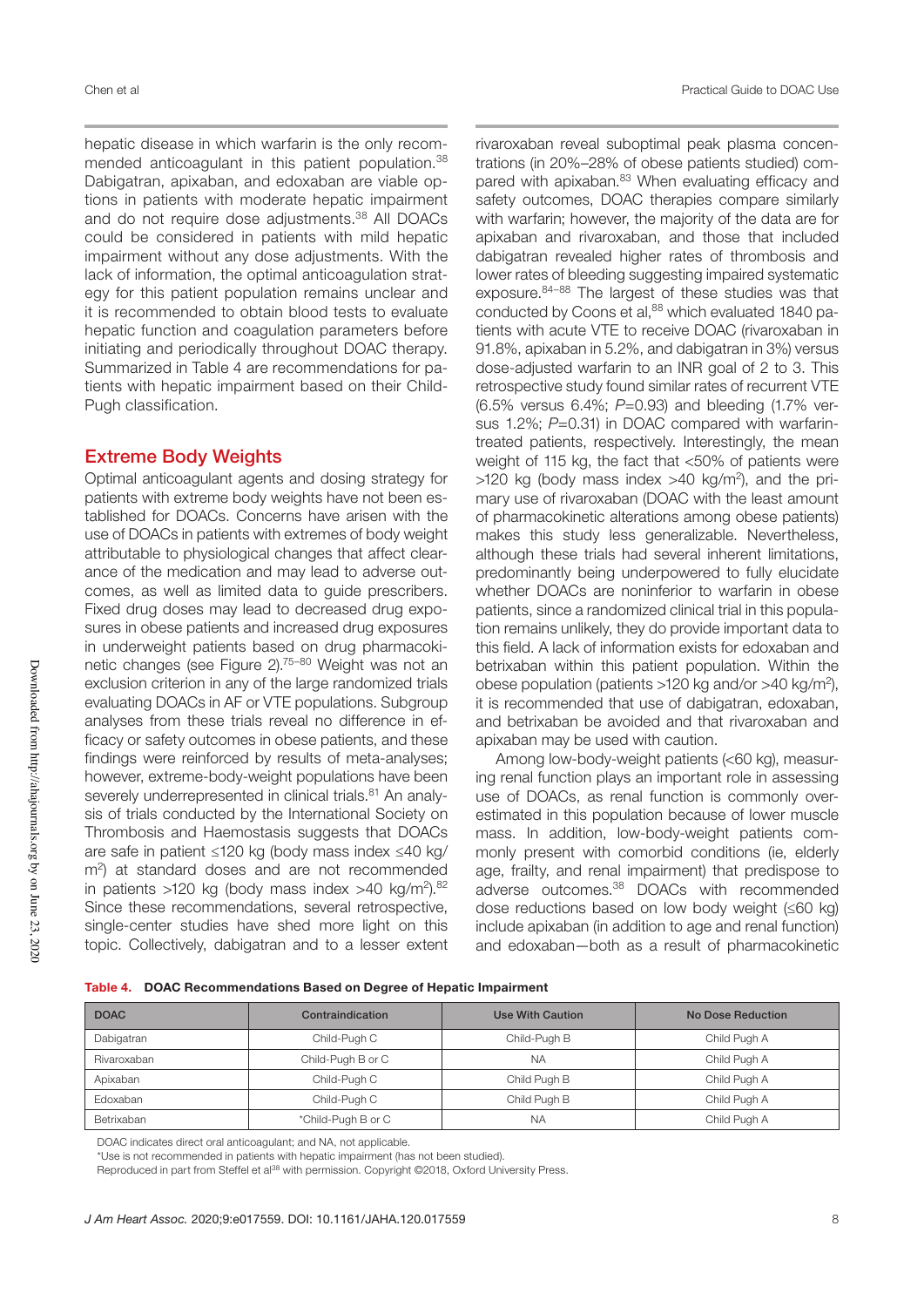

Figure 2. DOAC pharmacokinetic profiles in the extremes of body weight. AUC indicates area under the curve;  $C_{\text{max}}$ , maximal concentration; and NR, not reported.

evaluation demonstrating increased systemic exposure in this population (see Figure 2). Dabigatran may also represent a less-than-ideal agent for underweight patients because of increased systemic exposure (see Figure 2) and the likelihood of coexisting renal insufficiency in this patient population with observational studies demonstrating increased dabigatran-induced bleeding at low body mass indexes  $\langle$  <23.9 kg/m<sup>2</sup>).<sup>89</sup> There was no conclusive consensus for patients with weight <60 kg for rivaroxaban, but similar to other DOACs, this agent displays increased systemic exposure in cachectic patients (see Figure 2).<sup>38</sup> Patient ethnicity should also be taken into consideration, especially in low-body-weight patients. In a nationwide study conducted in South Korea with AF, patients weighing <60 kg were treated with regular doses of dabigatran, rivaroxaban, apixaban, and edoxaban or warfarin.77 Findings showed that DOACs were not only more effective but safer than warfarin for patients even with extremely low body weight  $(<50$  kg).<sup>77</sup>

Overall, pharmacokinetic data suggest extreme body weights affect DOAC disposition, but this has not been overtly confirmed in limited trial data. Recommendations for DOAC use in patients of extreme body weight are listed in Figure 3.<sup>38,77,82</sup> Given the paucity of data and caution advised by international groups, DOAC use in this population should be accompanied by laboratory monitoring to assess drug effect and prevent adverse outcomes, see monitoring section below.

#### Monitoring Parameters

There are no FDA-approved method to monitor the anticoagulant effect of DOACs. Qualitative coagulation assays such as activated partial thromboplastin time, thrombin time, and prothrombin time can be used

as first-line tests if evaluation for medication compliance is clinically important. However, these tests are insufficient to assess the degree of anticoagulant effect as seen with INR for management of VKA therapy. Quantitative measures exist such as anti–factor Xa levels, plasma drug concentrations, dilute thrombin time, and ecarin thrombin time to directly assess anticoagulation effects.90,91 However, quantitative tests do not have an established clinical role, since standardized therapeutic ranges have not been established and quantitative test results have not been correlated with clinical outcomes. Other general monitoring parameters include signs and symptoms of bleeding, complete blood count, and a comprehensive metabolic panel specifically evaluating liver function tests, albumin, total bilirubin, and serum creatinine (see Table 5). These monitoring parameters should be performed in all patients before initiation of a DOAC and routinely monitored 1 to 3 months after initiation and then every 6 to 12 months thereafter, or more frequent follow-ups based on patient-specific characteristics is recommended in provider plans.

In addition to laboratory monitoring parameters, a comprehensive DOAC monitoring approach should include the following items assessed at each follow-up:

- 1. Current health status.
- 2. Adherence and cost.
- 3. Bleeding/thromboembolic events.
- 4. Adverse effects.
- 5. Complete medication review for drug interactions.
- 6. Reassessment of appropriateness of therapy.
- 7. Repeat warranted laboratory parameters.
- 8. Continuing follow-up appointments for patients.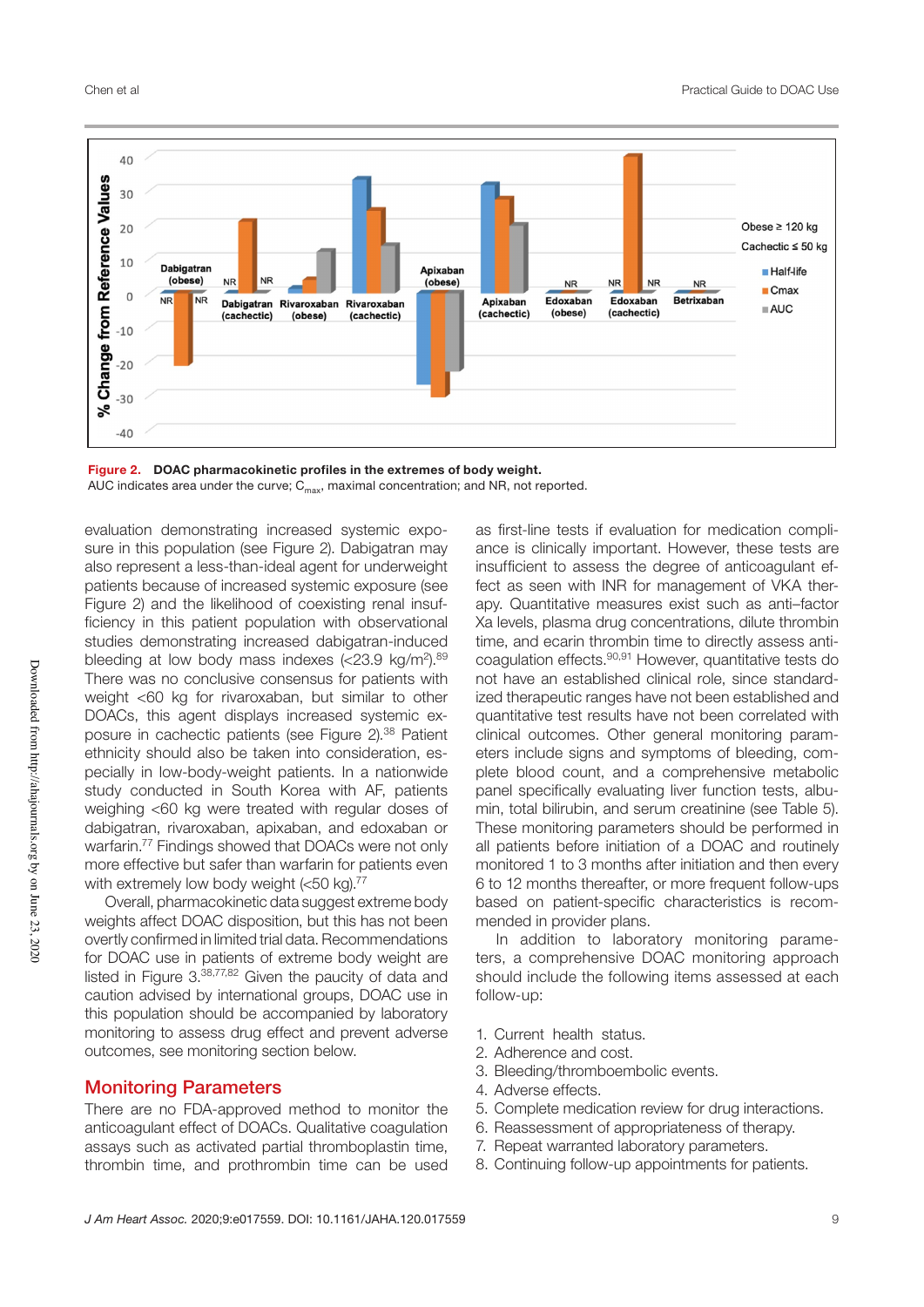

#### Figure 3. DOAC use in extremes of body weight.

\*Data not available for rivaroxaban and betrixaban; \*\*avoid unless absolutely necessary; warrants specific laboratory monitoring (refer to Monitoring Parameters for more detail).

## ANTICOAGULANT TRANSITIONING

As with any high-risk medication such as anticoagulants, clinical situations may arise that require transitioning to or off of DOAC therapy. Two common transition scenarios include (1) switching between anticoagulants and (2) periprocedural management.

### Switching Between Anticoagulants

It is not uncommon to require transition from one anticoagulant to another because of either cost, comorbid conditions, patient preference, hospitalization, thrombotic complications, bleeding complications, or procedures. Five scenarios exist that comprise DOAC therapy switching from/to another anticoagulant:

- 1. VKA to DOAC
- 2. DOAC to VKA
- 3. DOAC to DOAC
- 4. DOAC to parenteral anticoagulant
- 5. Parenteral anticoagulant to DOAC

For all scenarios, assessment of each drug's pharmacokinetic profile (ie, half-life), pharmacodynamics profile (INR for VKA or activated partial thromboplastin time for unfractionated heparin, etc), as well as patients' renal function, must be taken into account. The ultimate goal is to limit interruption of the therapeutic anticoagulation during the transition to minimize the risk of atherothrombosis. In certain cases, this requires overlap of the 2 anticoagulants. See Table 6.92

Transitioning between VKA and DOAC and vice versa requires additional explanation that takes into account the INR measurement. When transitioning from a VKA to a DOAC, the half-life of the VKA compound is imperative to guide therapy. Since warfarin is the principle VKA utilized in the United States, with a half-life of ≈36 to 48 hours, it is advisable to stop warfarin and check INR at least 3 days later. DOACs can be initiated once the INR is ≤2; see Table 7 for management strategies based on INR values.<sup>38</sup> When converting from a DOAC to a VKA, providers should administer DOACs concomitantly with VKAs because of the VKAs' known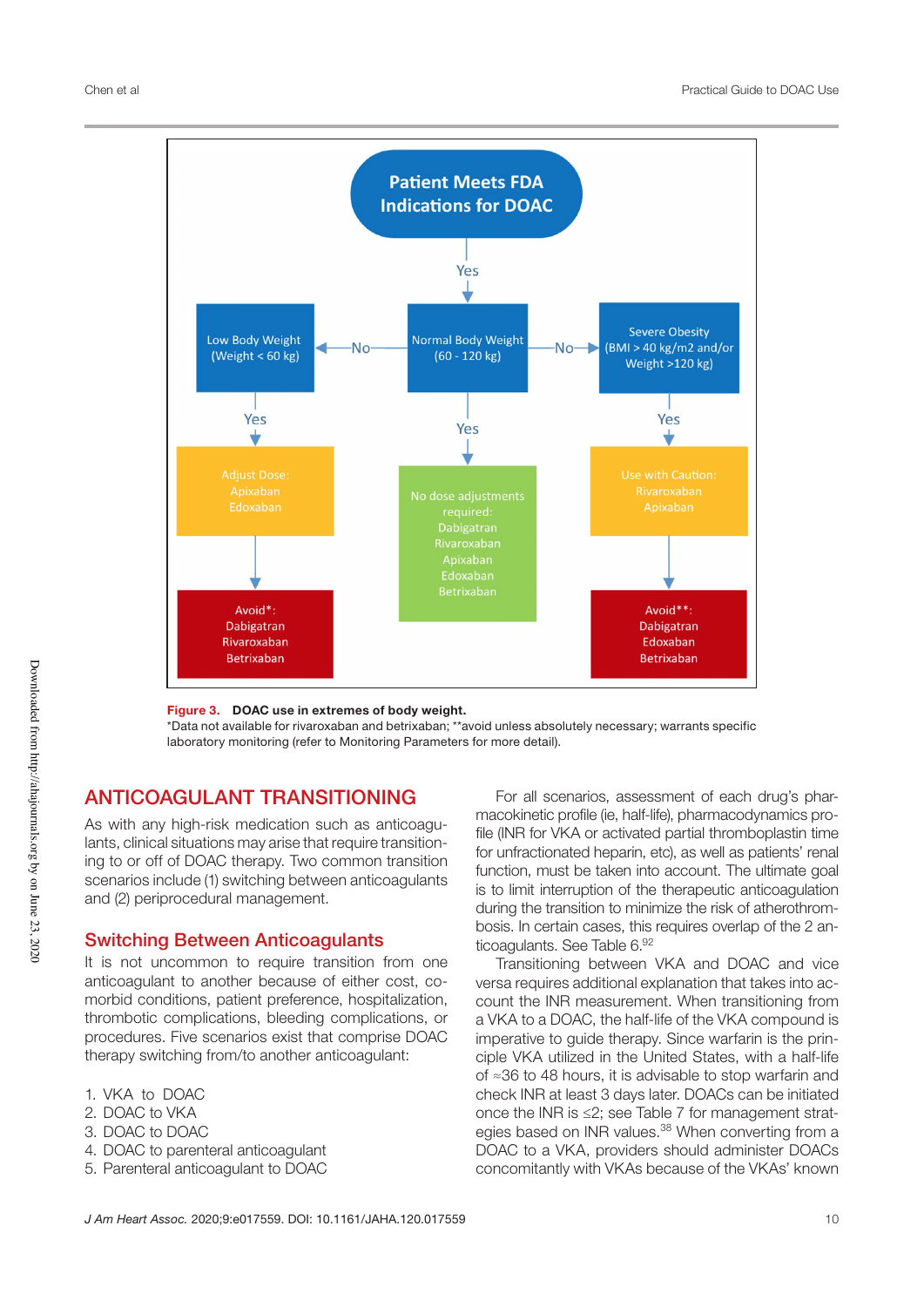|             |      | Qualitative |    | Quantitative           |                              |     | Other      |            |            |
|-------------|------|-------------|----|------------------------|------------------------------|-----|------------|------------|------------|
| Drug Name   | aPTT | <b>TT</b>   | PT | <b>Anti-FXa Levels</b> | Plasma Drug<br>Concentration | dTT | <b>ECT</b> | <b>CBC</b> | <b>CMP</b> |
| Dabigatran  | X    | X           | X  |                        | $\times$                     | X   | X          | X          | X          |
| Rivaroxaban |      |             | X  | X                      | $\times$                     |     |            | X          | X          |
| Apixaban    |      |             | X  | X                      | X                            |     |            | $\times$   | X          |
| Edoxaban    |      |             | X  | X                      | X                            |     |            | X          | X          |
| Betrixaban  |      |             |    | X                      | X                            |     |            | X          | X          |

#### Table 5. DOAC Laboratory Monitoring

aPTT indicates activated partial thromboplastin time; CBC, complete blood count; CMP, comprehensive metabolic panel; dTT, dilute thrombin time; ECT, ecarin thrombin time; FXa, activated factor X; PT, prothrombin time; and TT, thrombin time.

slow onset of action ( $\approx$ 5–10 days).<sup>38</sup> An INR should be rechecked between days 3 and 5 of warfarin therapy. INRs should be checked just before the dose of the DOAC because of their ability to elevate INR values. The INRs should be monitored frequently for at least the first month until INR stability has been achieved (ie, ≥3 consecutive INR readings at goal).

## Procedural Management

Past guidelines on perioperative and postoperative management for patients on DOACs have been primarily based on surgical risk (both thrombotic and bleeding), the DOAC's pharmacokinetic profile, concurrent

medications, and patient characteristics (ie, comorbid diseases, history of bleeding complications, renal function, and age).<sup>92,93</sup> Because of DOACs' fast onset and offset, periprocedural bridging is generally not required; however, it is important to note the length of time to hold regimens before and after procedures. Providers may find it useful to obtain specific coagulation measurements before procedures, especially in high-risk interventions, to determine the level of hemostasis. However, for the majority of patients undergoing elective procedures, the interruption of DOAC therapy can be substantiated on a time-based approach that takes into consideration bleeding risk of the procedure and

|  |  |  |  | Table 6. Algorithm for Switching Between Anticoagulants |
|--|--|--|--|---------------------------------------------------------|
|--|--|--|--|---------------------------------------------------------|

| From                      | To                      | Action                                                                                                                                                                                                                                                                                                      |
|---------------------------|-------------------------|-------------------------------------------------------------------------------------------------------------------------------------------------------------------------------------------------------------------------------------------------------------------------------------------------------------|
| <b>VKA</b>                | <b>DOAC</b>             | Stop VKA and start DOAC once INR is <2 or lower INR limit of<br>therapeutic range<br>Measurement of INR before and after DOAC initiation is warranted<br>as DOAC may falsely elevated INRs                                                                                                                  |
| Dabigatran                | <b>VKA</b>              | CrCl >50 mL/min: start VKA and stop dabigatran 3 d later<br>CrCl 31 to 50 mL/min: start VKA and stop dabigatran 2 d later<br>CrCl 15 to 30 mL/min: start VKA and stop dabigatran 1 d later                                                                                                                  |
| Rivaroxaban<br>Apixaban   | <b>VKA</b>              | Start VKA and stop DOAC 3 d later<br>OR for continuous anticoaqulation:<br>Stop DOAC and start LMWH and VKA at the time DOAC would have<br>been due, then stop LMWH when INR is within therapeutic range                                                                                                    |
| Edoxaban                  | <b>VKA</b>              | Start VKA and stop DOAC 3 d later<br>OR for continuous anticoaqulation:<br>Patients taking 60 mg: reduce edoxaban to 30 mg and start warfarin<br>concomitantly. Stop edoxaban when INR >2<br>Patients taking 30 mg: reduce edoxaban to 15 mg and start warfarin<br>concomitantly. Stop edoxaban when INR ≥2 |
| Betrixaban                | <b>VKA</b>              | Start VKA and stop DOAC when INR > lower limit of therapeutic<br>range                                                                                                                                                                                                                                      |
| <b>DOAC</b>               | <b>DOAC</b>             | Stop current DOAC regimen and begin the new DOAC agent at the<br>time next dose of DOAC is due                                                                                                                                                                                                              |
| <b>DOAC</b>               | Parental anticoagulant* | Stop DOAC and start parenteral anticoagulant at the same time that<br>the next dose of DOAC would have been given                                                                                                                                                                                           |
| Parenteral anticoaqulant* | <b>DOAC</b>             | Intravenous: Start DOAC 0 to 2 h after stopping UFH<br>Subcutaneous: Stop LMWH and start DOAC at the same time that<br>the next dose of LMWH would have been given                                                                                                                                          |

CrCl indicates Cockcroft-Gault creatinine clearance; DOAC, direct oral anticoagulant; INR, International Normalized Ratio; LMWH, low-molecular-weight heparin; UFH, unfractionated heparin; and VKA, vitamin K antagonist.

\*Parenteral anticoagulant: LMWH or UFH.

Source: American Heart Association, Inc.<sup>92</sup>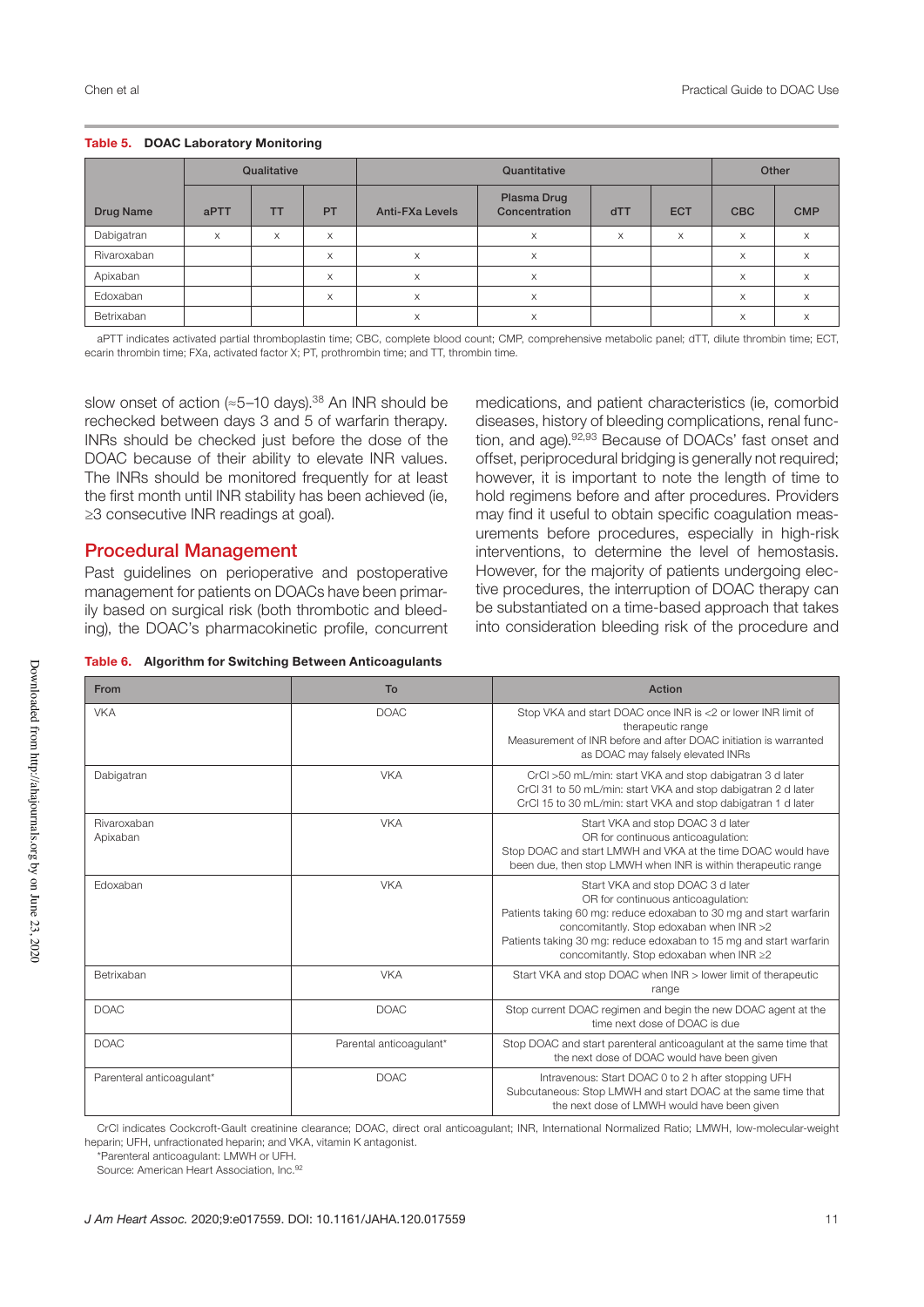#### Table 7. INR Considerations When Transitioning Between VKA and DOAC

| <b>VKA-to-DOAC Conversion</b> |                                                                                                              |
|-------------------------------|--------------------------------------------------------------------------------------------------------------|
| INR < 2                       | Start DOAC immediately                                                                                       |
| INR 2-2.5                     | Start DOAC immediately or preferably the next day                                                            |
| INR 2.5-3                     | Postpone DOAC<br>Recheck INR in 1-3 d                                                                        |
| INR > 3                       | Postpone DOAC<br>Recheck INR in 3-5 d                                                                        |
| DOAC-to-VKA Conversion        |                                                                                                              |
| INR < 2                       | Continue DOAC (half-dose for edoxaban) while INR<br>remains < 2<br>Recheck INR in 1-3 d (before DOAC intake) |
| INR > 2                       | Stop DOAC<br>Recheck INR 1 d after discontinuing DOAC                                                        |

DOAC indicates direct oral anticoagulant; INR, International Normalized Ratio; and VKA, vitamin K antagonist.

Reproduced in part from Steffel et al<sup>38</sup> with permission. Copyright ©2018, Oxford University Press.

renal function (see Table 8).<sup>38,93</sup> Furthermore, the results of the ongoing PAUSE (Perioperative Anticoagulant Use for Surgery Evaluation; NCT02228798) will help to further define a more conclusive standard-of-care approach for perioperative management.94

## MAJOR DRUG INTERACTIONS

Drug-drug interactions are an important concern for any patient managed on DOAC therapy. Concomitantly administered drugs that alter DOAC plasma concentrations can lead to serious complications, with increased DOAC concentrations potentially resulting in bleeding events, and decrease DOAC concentration placing the patient at risk for thrombus formation. Initially, DOACs were viewed as having minimal drug interactions, which has proven incorrect. When compared with VKAs, which are highly associated with substantial drug-drug interactions, DOACs impart a lower risk; however, they still have significant risk of interactions. Three different types of drug interactions need to be evaluated when managing DOAC therapy: (1) agents affecting renal clearance, (2) agents affecting hepatic clearance, and (3) agents concurrently affecting hemostasis.

## Agents Affecting Renal Clearance

As all DOACs used for treatment of atherothrombosis rely on the kidneys for elimination to varying degrees, agents that hinder this organ's ability to clear

#### Table 8. When to Interrupt and Restart DOAC Therapy During Elective Procedures

|                                                            | Dabigatran      | Rivaroxaban                                                          | Apixaban                       | Edoxaban        | <b>Betrixaban</b> |
|------------------------------------------------------------|-----------------|----------------------------------------------------------------------|--------------------------------|-----------------|-------------------|
| Minor-bleeding-risk procedure                              |                 |                                                                      |                                |                 |                   |
| Recommended to not stop in most minor surgical procedures  |                 |                                                                      |                                |                 | NA <sup>†</sup>   |
| STOP: 12-24 h before procedure*                            |                 |                                                                      |                                |                 |                   |
| RESTART: 6 h after intervention                            |                 |                                                                      |                                |                 |                   |
| Low-bleed-risk procedure<br>Stop 24-96 h before procedure  |                 |                                                                      |                                |                 |                   |
| CrCl >80 mL/min                                            | STOP: >24       | STOP: >24                                                            | STOP: >24                      | STOP: >24       | STOP: $\geq 96$   |
| CrCl <50-79 mL/min                                         | STOP: >36       | STOP: >24                                                            | STOP: >24                      | STOP: >24       | STOP: >96         |
| CrCl $\leq$ 30-49 mL/min                                   | STOP: $\geq 48$ | STOP: $\geq$ 24                                                      | STOP: $\geq$ 24                | STOP: $\geq$ 24 | Not indicated     |
| CrCl <15-29 mL/min                                         | Not indicated   | STOP: $\geq 36$                                                      | STOP: $\geq 36$                | STOP: >36       | Not indicated     |
| $CrCl < 15$ mL/min                                         |                 | Consider measuring drug activity to determine absence of drug affect |                                |                 | Not indicated     |
| <b>RESTART</b>                                             |                 | >24 h after intervention                                             |                                |                 |                   |
| High-bleed-risk procedure<br>Stop 48-96 h before procedure |                 |                                                                      |                                |                 |                   |
| $CrCl \geq 80$ mL/min                                      | STOP: >48       | STOP: >48                                                            | STOP: >48                      | STOP: >48       | STOP: $\geq 96$   |
| CrCl $\leq 50-79$ mL/min                                   | STOP: >72       | STOP: $\geq 48$                                                      | STOP: $\geq 48$                | STOP: >48       | STOP: $\geq 96$   |
| CrCl <30-49 mL/min                                         | STOP: >96       | STOP: >48                                                            | STOP: >48                      | STOP: >48       | Not indicated     |
| CrCl <15-29 mL/min                                         | Not indicated   | STOP: $\geq 48$                                                      | STOP: >48                      | STOP: $\geq 48$ | Not indicated     |
| $CrCl \leq 15 mL/min$                                      |                 | Consider measuring drug activity to determine absence of drug effect |                                |                 | Not indicated     |
| <b>RESTART</b>                                             |                 |                                                                      | >48 to 72 h after intervention |                 |                   |

Minor-bleeding-risk interventions: dental, cataract, glaucoma, endoscopy without biopsy or resection, superficial surgery; low-bleeding-risk interventions: endoscopy with biopsy, prostate biopsy, bladder biopsy, pacemaker or implantable cardioverter-defibrillator implantation, noncoronary angiography, electrophysiological study/catheter ablation; high-bleeding-risk intervention: major surgery, spinal puncture or placement of spinal/epidural catheter, other situations in which complete hemostasis is required. CrCl indicates Cockcroft-Gault creatinine clearance; and NA, not applicable.

\*Skip 1 dose of dabigatran or apixaban; no dose of edoxaban or rivaroxaban is skipped.

†Has not been studied.

Reproduced in part from Steffel et al<sup>38</sup> with permission. Copyright ©2018, Oxford University Press.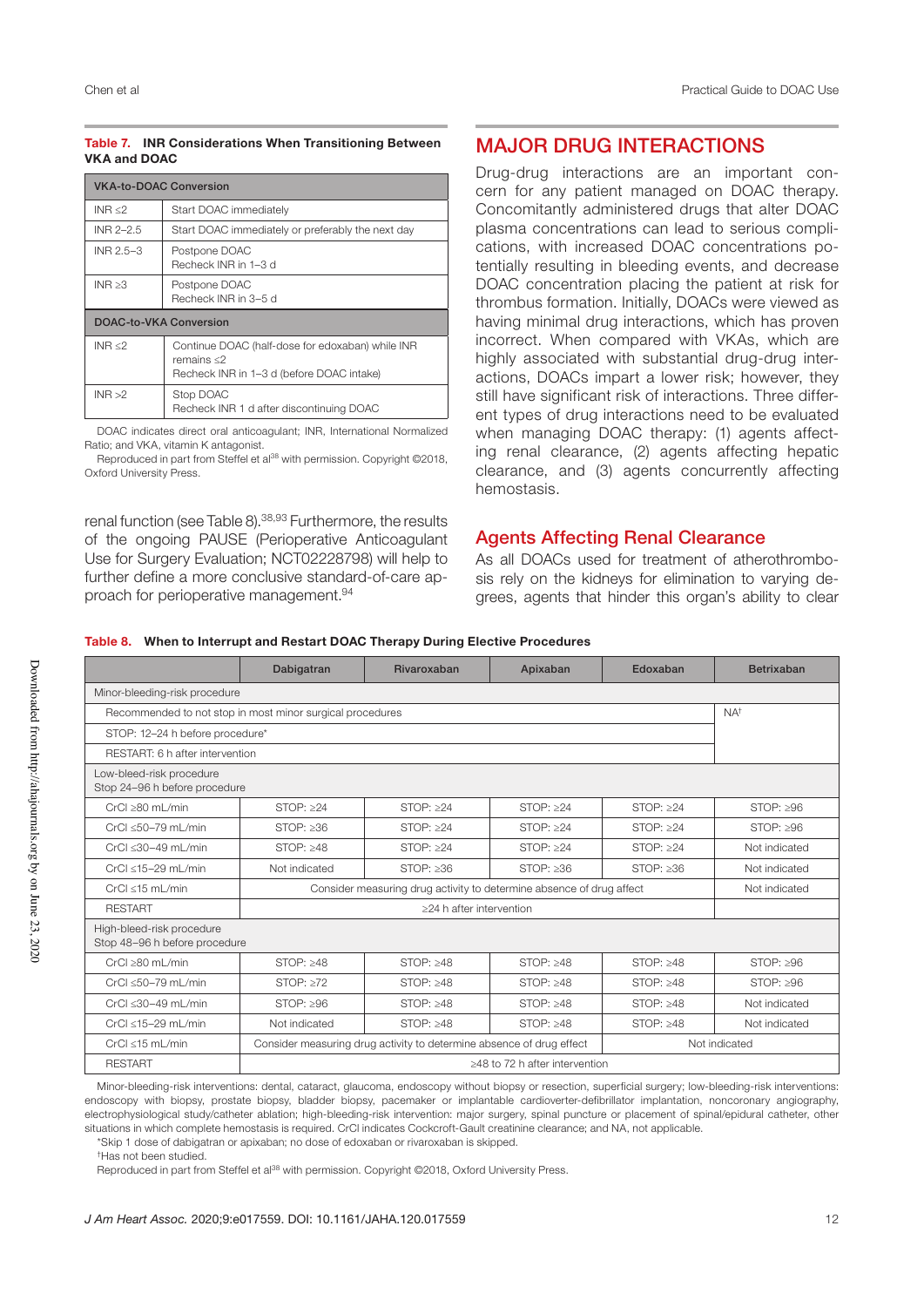#### Table 9. Major Drug-Drug Interactions<sup>8-12</sup>

|                                                                       | <b>Drug Interaction</b>                     |                                                                                                                                                                        | <b>Effect of DOAC</b>                     | Recommendations                                                                                              |  |
|-----------------------------------------------------------------------|---------------------------------------------|------------------------------------------------------------------------------------------------------------------------------------------------------------------------|-------------------------------------------|--------------------------------------------------------------------------------------------------------------|--|
| Dabigatran                                                            | P-qp inhibitors                             |                                                                                                                                                                        | Increase in concentration                 | Reduce dose or avoid depending on renal<br>function                                                          |  |
|                                                                       | P-gp inducers                               |                                                                                                                                                                        | Significant reduction in<br>concentration | Avoid use                                                                                                    |  |
|                                                                       | Antacids                                    |                                                                                                                                                                        | Moderate reduction in<br>concentration    | No dose adjustments required; consider<br>spacing regiments by 2 h                                           |  |
| Apixaban                                                              | Strong CYP3A4 inhibitor+P-gp<br>inhibitor   |                                                                                                                                                                        | Significant increase in<br>concentration  | Reduce dose or avoid use                                                                                     |  |
|                                                                       | Moderate CYP3A4 inhibitor+P-gp<br>inhibitor |                                                                                                                                                                        | Moderate increase in concentration        | No dose adjustments required; use with<br>caution<br>Avoid use in patient with severe renal<br>insufficiency |  |
|                                                                       | Strong CYP3A4 inducer<br>0r<br>P-gp inducer |                                                                                                                                                                        | Significant reduction concentration       | Avoid use                                                                                                    |  |
| Rivaroxaban                                                           | Strong CYP3A4 inhibitor+P-gp<br>inhibitor   |                                                                                                                                                                        | Significant increase in<br>concentration  | Avoid use                                                                                                    |  |
|                                                                       | Moderate CYP3A4 inhibitor+P-gp<br>inhibitor |                                                                                                                                                                        | Moderate increase in concentration        | No precaution necessary<br>Avoid use in patient with severe renal<br>insufficiency                           |  |
|                                                                       | Strong CYP3A4 inducer<br>or<br>P-gp inducer |                                                                                                                                                                        | Significant reduction concentration       | Avoid use                                                                                                    |  |
| Edoxaban                                                              | P-gp inhibitors                             |                                                                                                                                                                        | Increase in concentration                 | AF: Do not reduce dose<br>VTE treatment: Reduce dose                                                         |  |
|                                                                       | P-qp inducers                               |                                                                                                                                                                        | Significant reduction in<br>concentration | Avoid use with rifampin                                                                                      |  |
| Betrixaban                                                            | P-gp inhibitors                             |                                                                                                                                                                        | Increase in concentration                 | Avoid: CrCl <30 mL/min                                                                                       |  |
|                                                                       | P-gp inducers                               |                                                                                                                                                                        | Significant reduction in<br>concentration | Not addressed                                                                                                |  |
| <b>Drug Interaction Examples</b>                                      |                                             |                                                                                                                                                                        |                                           |                                                                                                              |  |
| Strong CYP3A4 inhibitors+combined P-gp inhibitor                      |                                             |                                                                                                                                                                        |                                           | Itraconazole, ketoconazole, ritonavir                                                                        |  |
| Moderate CYP3A4 inhibitors+combined P-gp inhibitor                    |                                             |                                                                                                                                                                        | Clarithromycin, diltiazem                 |                                                                                                              |  |
| Strong CYP3A4 inducer+combined P-gp inducer<br>Strong CYP3A4 inducers |                                             |                                                                                                                                                                        | Carbamazepine, rifampin, St. John's wort  |                                                                                                              |  |
|                                                                       |                                             |                                                                                                                                                                        | Phenytoin                                 |                                                                                                              |  |
| P-qp inhibitors                                                       |                                             | Amiodarone, clarithromycin, cyclosporine, dronedarone, erythromycin<br>ivacaftor, ketoconazole, nifedipine, quinidine, ranolazine, ticagrelor,<br>tolvaptan, verapamil |                                           |                                                                                                              |  |
| P-gp inducers                                                         |                                             |                                                                                                                                                                        |                                           | Rifampin                                                                                                     |  |

Drug examples cited in the US prescribing information. AF indicates atrial fibrillation; CrCl, Cockcroft-Gault creatinine clearance; CYP, cytochrome P450; P-gp, permeability glycoprotein; and VTE, venous thromboembolism.

Source: American Heart Association, Inc.<sup>92</sup>

DOAC may place the patient at increased risk for bleeding complications. Common agents to monitor are NSAIDs, diuretics, angiotensin-converting enzyme inhibitors, angiotensin II receptor blockers, and immunosuppressants (ie, calcineurin inhibitors such as cyclosporine and tacrolimus, mammalian target of rapamycin inhibitors such as sirolimus and everolimus).<sup>38</sup> No DOAC-specific dose adjustments are required but warrant more frequent monitoring of renal function and possibly holding therapy or consideration for transition to an agent with less renal involvement if renal function is compromised.

## Agents Affecting Hepatic Clearance

All DOACs are eliminated by either CYP metabolic enzymes or permeability glycoprotein transporters; thus, agents that inhibit or induce these enzyme systems can constitute major drug-drug interactions and place the patient at undue risk for complications (see Table 9). A common drug-drug interaction example includes CYP3A4 inhibitors with the use of apixaban, which as discussed above is the DOAC with the highest reliance of hepatic biotransformation for clearance. Regimens such as ketoconazole, ritonavir, and itraconazole significantly reduce apixaban drug concentrations and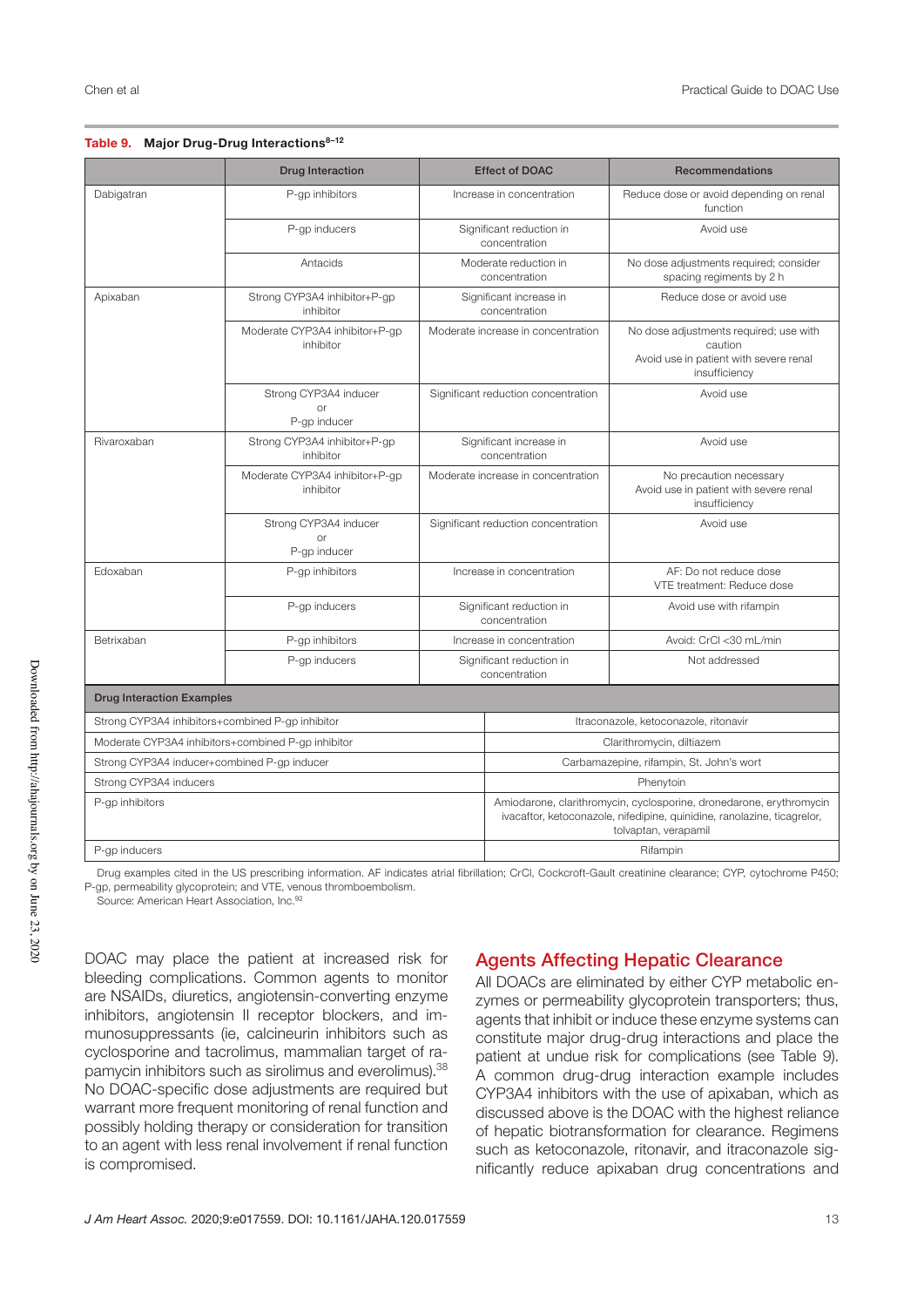|                                                     | Apixaban                                                                                                                                       | Dabigatran                                                                | Rivaroxaban                                                               | Edoxaban                       | Betrixaban                                                                  |  |
|-----------------------------------------------------|------------------------------------------------------------------------------------------------------------------------------------------------|---------------------------------------------------------------------------|---------------------------------------------------------------------------|--------------------------------|-----------------------------------------------------------------------------|--|
| Cash price                                          | \$300-\$500/mo<br>\$8.38/tablet                                                                                                                | $$300-$500/mo$<br>\$8.01/tablet                                           | $$350 - $600/m0$<br>\$8.38/tablet                                         | \$13.46 per tablet<br>\$350/mo | \$450-\$680/mo<br>\$18 per tablet                                           |  |
| Copay card*                                         | Yes                                                                                                                                            | Yes                                                                       | Yes                                                                       | Yes                            | Yes                                                                         |  |
| Copay                                               | \$10/mo                                                                                                                                        | \$5/mo                                                                    | \$10/mo                                                                   | \$4/mo                         | \$75/mo reduction after patient<br>pays initial \$50                        |  |
| Free 30-d<br>coupon                                 | Yes                                                                                                                                            | Yes                                                                       | $\frac{1}{2}$                                                             | $\frac{1}{2}$                  | $\frac{1}{2}$                                                               |  |
| assistance<br>program<br>Patient                    | Bristol-Myer Squibb                                                                                                                            | Boehringer-Ingelheim                                                      | Johnson & Johnson                                                         | No program available           | The Patient Advocate<br>Foundation                                          |  |
| assistance<br>for patient<br>Eligibility<br>program | Limited or no prescription coverage<br>Income requirements<br>US resident                                                                      | Limited or no prescription coverage<br>Income requirements<br>US resident | Limited or no prescription coverage<br>Income requirements<br>US resident | ≸                              | imited or no prescription<br>Income requirements<br>US resident<br>coverage |  |
|                                                     | Available to commercially insured patients only. Not valid if enrolled in<br>DOAC indicates direct oral anticoagulant; and NA, not applicable. | state or federally funded prescription benefit program.                   |                                                                           |                                |                                                                             |  |

therefore should be avoided.10 Because of the likelihood of concomitant interacting medications, the risk of drug-drug interactions increases when DOACs are prescribed in patients with the following comorbidities: HIV, organ transplantation, infection, malignancy, epilepsy, and arrhythmia. Refer to previously published reviews for a more comprehensive list of interacting medications and associated management strategies.<sup>38,95</sup>

## Agents Concurrently Affecting Bleeding Risk

As mentioned above, bleeding complications increase when DOACs are coprescribed with antiplatelets (aspirin,  $P2Y_{12}$  inhibitors) or agents with antiplatelet properties (NSAIDs, systemic corticosteroids, etc), and these combinations should be minimized whenever possible and carefully balanced against improved thrombosis prevention when clinically indicated. If concomitant therapy cannot be avoided, addition of H2 antihistamine receptor blockers or proton pump inhibitors to mitigate gastrointestinal bleeding should be undertaken.

## COST ANALYSIS

DOACs have quickly gained popularity as an alternative anticoagulation strategy and surpassed VKAs as first-line agents because of improved clinical outcomes, simplicity of dosing, lack of monitoring requirements, and expanding indication list. All DOACs are currently branded medications; therefore, cost remains a significant barrier to access. Apixaban was recently granted generic approval at the end of 2019 but product availability (likely not for several more years), cost and generic status of the other DOACs remain unknown.<sup>96</sup> While DOACs are substantially more expensive than VKA, laboratory monitoring costs are reduced since INR monitoring is not required. US cost analyses have shown that apixaban has the highest quality-adjusted life year for stroke prevention in NVAF patients followed by dabigatran, edoxaban, rivaroxaban, and the lowest being warfarin.97–99A recent study demonstrated that dabigatran was associated with lower all-cause costs and healthcare resource use compared with rivaroxaban, while having similar all-cause costs and hospitalizations compared with apixaban, but higher outpatient and pharmacy healthcare resource use.100

In the United States, commercially insured patients are eligible for time-limited programs to reduce outof-pocket expense using manufacturer copayment cards (most limiting patient costs to ≤\$10 per month). Federally funded patients (Medicare, Medicaid, etc) are ineligible for these programs (see Table 10).<sup>101</sup> Despite

Table 10. US Cost Comparison of DOACs 10. US Cost Comparison of DOACs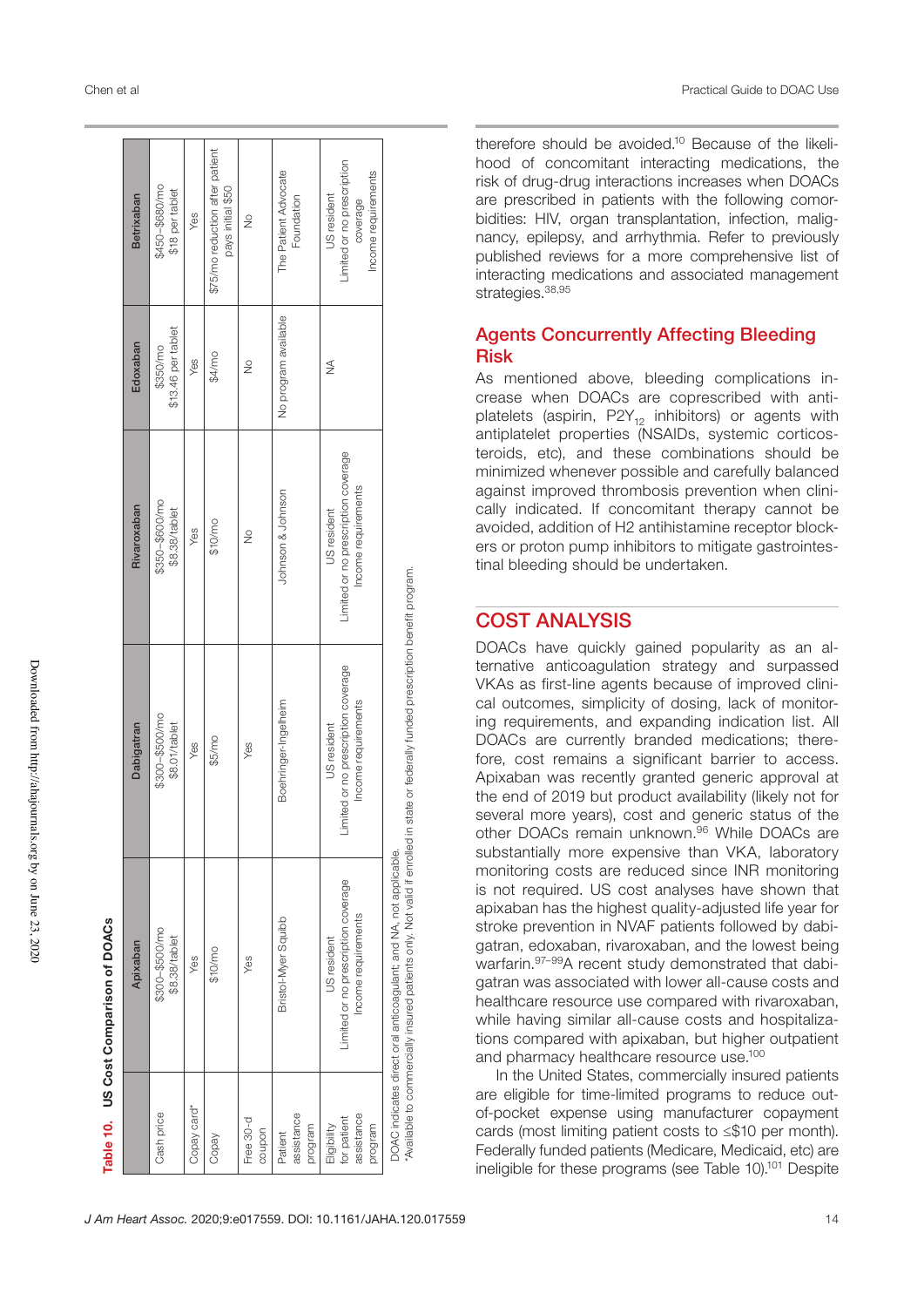the cost, from 2010 to 2017 there was a dramatic increase in the use of DOACs for NVAF.7 Analyses have shown that apixaban has become the most prescribed DOAC for NVAF and accounted for approximately half of new DOAC prescriptions by 2017. While the information in Table 10 demonstrates the cash price of DOACs, this does not take into account other factors that need to be considered for enhanced patient care, including clinical outcomes, quality of life, patient preference, and laboratory monitoring costs.

## **CONCLUSION**

DOACs have revolutionized anticoagulant management and are becoming the cornerstone treatment for stroke prevention in AF and VTE prophylaxis and treatment, and the list of other indications is expanding. There are many factors that will affect appropriate efficacy and safety end points when prescribing DOAC therapy, and this review aims to address these scenarios. Patient comorbidities must be considered when selecting the most appropriate anticoagulant. It is now recognized that routine monitoring of renal and hepatic function, signs/ symptoms of bleeding, and parameters of compliance should be considered for all patients. Clinicians should incorporate patient preferences, clinical outcomes data, patient characteristics, and quality-of-life considerations when recommending an anticoagulant. Cost can play a critical role in this decision, with DOAC affordability for individual patients varying based on medication benefit copayment tiers. As the future of anticoagulant therapies continues to evolve, DOACs will remain a critical therapy for preventing thrombotic events.

## ARTICLE INFORMATION

#### Affiliations

From the Department of Pharmacy (A.C.), Electrophysiology Section (E.S.) and Center for Preventive Cardiology (B.A.W.), Knight Cardiovascular Institute, Oregon Health & Science University, Portland, OR.

#### Sources of Funding

None.

#### **Disclosures**

BAW reports institutional grant from Akcea.

#### **REFERENCES**

- 1. Aronis KN, Hylek EM. Evidence gaps in the era of non-vitamin K oral anticoagulants. *J Am Heart Assoc*. 2018;7:e007338. DOI: 10.1161/ JAHA.117.007338.
- 2. Ruff CT, Giugliano RP, Braunwald E, Hoffman EB, Deenadayalu N, Ezekowitz MD, Camm AJ, Weitz JI, Lewis BS, Parkhomenko A, et al. Comparison of the efficacy and safety of new oral anticoagulants with warfarin in patients with atrial fibrillation: a meta-analysis of randomised trials. *Lancet*. 2014;383:955–962.
- 3. van der Hulle T, Kooiman J, den Exter PL, Dekkers OM, Klok FA, Huisman MV. Effectiveness and safety of novel oral anticoagulants as

compared with vitamin K antagonists in the treatment of acute symptomatic venous thromboembolism: a systematic review and metaanalysis. *J Thromb Haemost*. 2014;12:320–328.

- 4. Kapoor A, Ellis A, Shaffer N, Gurwitz J, Chandramohan A, Saulino J, Ishak A, Okubanjo T, Michota F, Hylek E, et al. Comparative effectiveness of venous thromboembolism prophylaxis options for the patient undergoing total hip and knee replacement: a network meta-analysis. *J Thromb Haemost*. 2017;15:284–294.
- 5. Cohen AT, Harrington RA, Goldhaber SZ, Hull RD, Wiens BL, Gold A, Hernandez AF, Gibson CM. Extended thromboprophylaxis with betrixaban in acutely ill medical patients. *N Engl J Med*. 2016;375:534–544.
- 6. Rose DK, Bar B. Direct oral anticoagulant agents: pharmacologic profile, indications, coagulation monitoring, and reversal agents. *J Stroke Cerebrovasc Dis*. 2018;27:2049–2058.
- 7. Zhu J, Alexander GC, Nazarian S, Segal JB, Wu AW. Trends and variation in oral anticoagulant choice in patients with atrial fibrillation, 2010–2017. *Pharmacotherapy*. 2018;38:907–920.
- 8. Prescribing information. Pradaxa (dabigatran etaxilate). Ridgefield, CT: Boehringer Ingelheim Pharmaceuticals, Inc.; 2018.
- 9. Prescribing information. Xarelto (rivaroxaban). Titusville, NJ: Janssen Pharmaceuticals, Inc.; 2019.
- 10. Prescribing information. Eliquis (apixaban). Princeton, NJ: Bristol-Myers Squibb Company; 2018.
- Prescribing information. Savaysa (edoxaban). Tokyo, Japan: Daiichi Sankyo Co., LTD; 2017.
- 12. Prescribing information. Bevyxxa (Betrixaban). San Francisco, CA: Portola Pharmaceuticals, Inc; 2017.
- 13. Levine GN, Bates ER, Bittl JA, Brindis RG, Fihn SD, Fleisher LA, Granger CB, Lange RA, Mack MJ, Mauri L, et al. 2016 ACC/AHA guideline focused update on duration of dual antiplatelet therapy in patients with coronary artery disease: a report of the American College of Cardiology/American Heart Association Task Force on clinical practice guidelines. *J Am Coll Cardiol*. 2016;68:1082–1115.
- 14. Angiolillo DJ, Goodman SG, Bhatt DL, Eikelboom JW, Price MJ, Moliterno DJ, Cannon CP, Tanguay JF, Granger CB, Mauri L, et al. Antithrombotic therapy in patients with atrial fibrillation treated with oral anticoagulation undergoing percutaneous coronary intervention. *Circulation*. 2018;138:527–536.
- 15. Hansen ML, Sorensen R, Clausen MT, Fog-Petersen ML, Raunso J, Gadsboll N, Gislason GH, Folke F, Andersen SS, Schramm TK, et al. Risk of bleeding with single, dual, or triple therapy with warfarin, aspirin, and clopidogrel in patients with atrial fibrillation. *Arch Intern Med*. 2010;170:1433–1441.
- 16. Gibson CM, Mehran R, Bode C, Halperin J, Verheugt FW, Wildgoose P, Birmingham M, Ianus J, Burton P, van Eickels M, et al. Prevention of bleeding in patients with atrial fibrillation undergoing PCI. *N Engl J Med*. 2016;375:2423–2434.
- 17. Cannon CP, Bhatt DL, Oldgren J, Lip GYH, Ellis SG, Kimura T, Maeng M, Merkely B, Zeymer U, Gropper S, et al. Dual antithrombotic therapy with dabigatran after PCI in atrial fibrillation. *N Engl J Med*. 2017;377:1513–1524.
- 18. Lopes RD, Heizer G, Aronson R, Vora AN, Massaro T, Mehran R, Goodman SG, Windecker S, Darius H, Li J, et al. Antithrombotic therapy after acute coronary syndrome or PCI in atrial fibrillation. *N Engl J Med*. 2019;380:1509–1524.
- 19. Lip GYH, Collet JP, Haude M, Huber K. Management of antithrombotic therapy in AF patients presenting with ACS and/or undergoing PCI: a summary of the Joint Consensus Document of the European Heart Rhythm Association (EHRA), European Society of Cardiology Working Group on Thrombosis, European Association of Percutaneous Cardiovascular Interventions (EAPCI) and European Association of Acute Cardiac Care (ACCA) endorsed by the Heart Rhythm Society (HRS), Asia-Pacific Heart Rhythm Society (APHRS), Latin America Heart Rhythm Society (LAHRS), and Cardiac Arrhythmia Society of Southern Africa (CASSA). *Eur Heart J*. 2018;39:2847–2850.
- 20. Vaduganathan M, Bhatt DL, Cryer BL, Liu Y, Hsieh WH, Doros G, Cohen M, Lanas A, Schnitzer TJ, Shook TL, et al. Proton-pump inhibitors reduce gastrointestinal events regardless of aspirin dose in patients requiring dual antiplatelet therapy. *J Am Coll Cardiol*. 2016;67:1661–1671.
- 21. Renda G, Ricci F, Giugliano RP, De Caterina R. Non-vitamin K antagonist oral anticoagulants in patients with atrial fibrillation and valvular heart disease. *J Am Coll Cardiol*. 2017;69:1363–1371.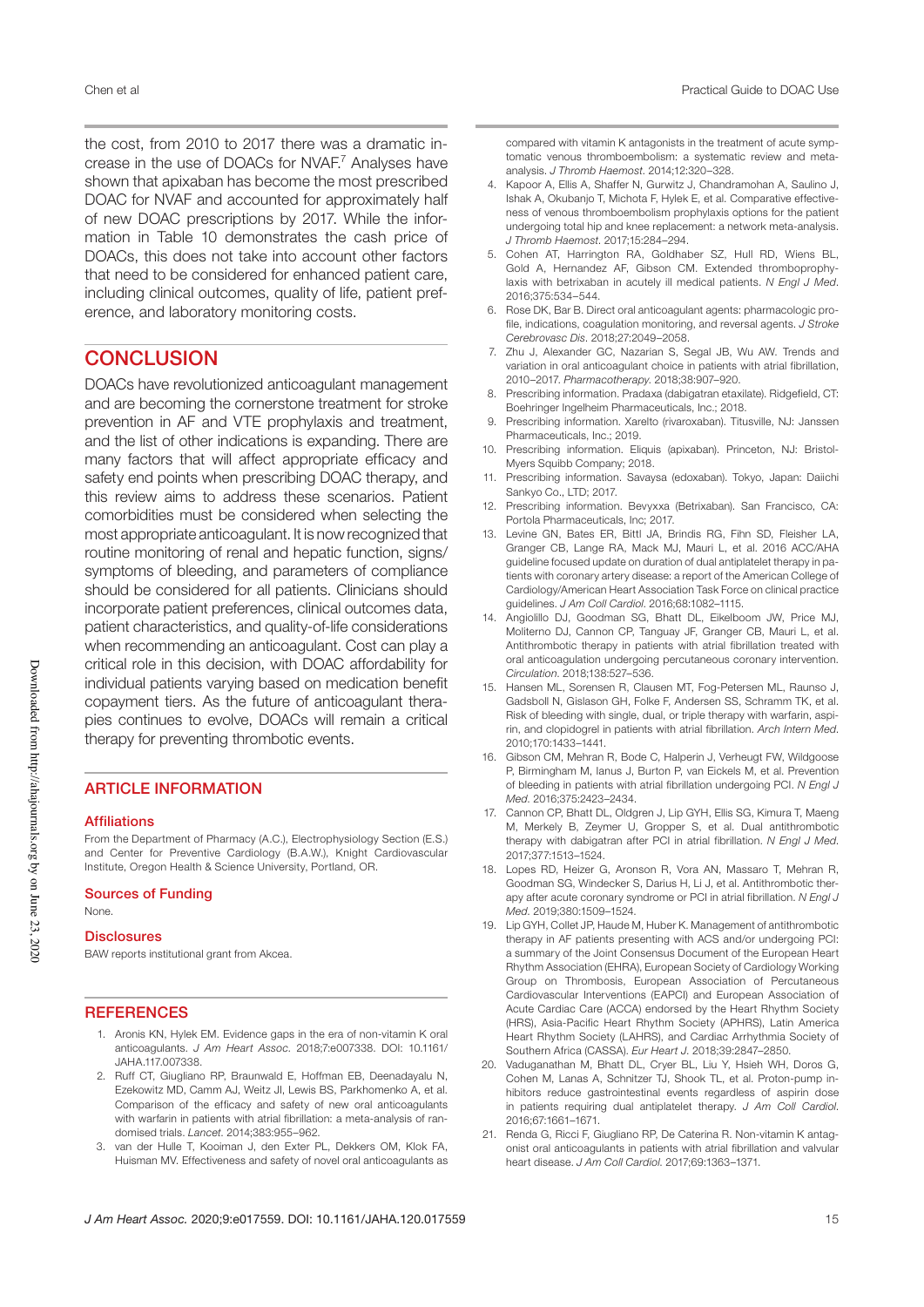- 22. Connolly SJ, Ezekowitz MD, Yusuf S, Eikelboom J, Oldgren J, Parekh A, Pogue J, Reilly PA, Themeles E, Varrone J, et al. Dabigatran versus warfarin in patients with atrial fibrillation. *N Engl J Med*. 2009;361:1139–1151.
- 23. Giugliano RP, Ruff CT, Braunwald E, Murphy SA, Wiviott SD, Halperin JL, Waldo AL, Ezekowitz MD, Weitz JI, Spinar J, et al. Edoxaban versus warfarin in patients with atrial fibrillation. *N Engl J Med*. 2013;369:2093–2104.
- 24. Granger CB, Alexander JH, McMurray JJ, Lopes RD, Hylek EM, Hanna M, Al-Khalidi HR, Ansell J, Atar D, Avezum A, et al. Apixaban versus warfarin in patients with atrial fibrillation. *N Engl J Med*. 2011;365:981–992.
- 25. Patel MR, Mahaffey KW, Garg J, Pan G, Singer DE, Hacke W, Breithardt G, Halperin JL, Hankey GJ, Piccini JP, et al. Rivaroxaban versus warfarin in nonvalvular atrial fibrillation. *N Engl J Med*. 2011;365:883–891.
- 26. Eikelboom JW, Connolly SJ, Brueckmann M, Granger CB, Kappetein AP, Mack MJ, Blatchford J, Devenny K, Friedman J, Guiver K, et al. Dabigatran versus warfarin in patients with mechanical heart valves. *N Engl J Med*. 2013;369:1206–1214.
- 27. Whitlock RP, Sun JC, Fremes SE, Rubens FD, Teoh KH. Antithrombotic and thrombolytic therapy for valvular disease: antithrombotic therapy and prevention of thrombosis, 9th ed: American College of Chest Physicians evidence-based clinical practice guidelines. *Chest*. 2012;141:e576S–e600S.
- 28. January CT, Wann LS, Calkins H, Chen LY, Cigarroa JE, Cleveland JC Jr, Ellinor PT, Ezekowitz MD, Field ME, Furie KL, et al. 2019 AHA/ACC/ HRS focused update of the 2014 AHA/ACC/HRS guideline for the management of patients with atrial fibrillation: a report of the American College of Cardiology/American Heart Association Task Force on clinical practice guidelines and the Heart Rhythm Society. *J Am Coll Cardiol*. 2019;74:104–132.
- 29. Lip GYH, Banerjee A, Boriani G, Chiang CE, Fargo R, Freedman B, Lane DA, Ruff CT, Turakhia M, Werring D, et al. Antithrombotic therapy for atrial fibrillation: CHEST guideline and expert panel report. *Chest*. 2018;154:1121–1201.
- 30. Nishimura RA, Otto CM, Bonow RO, Carabello BA, Erwin JP III, Fleisher LA, Jneid H, Mack MJ, McLeod CJ, O'Gara PT, et al. 2017 AHA/ACC focused update of the 2014 AHA/ACC quideline for the management of patients with valvular heart disease: a report of the American College of Cardiology/American Heart Association Task Force on clinical practice guidelines. *Circulation*. 2017;135:e1159–e1195.
- 31. Guimaraes PO, Pokorney SD, Lopes RD, Wojdyla DM, Gersh BJ, Giczewska A, Carnicelli A, Lewis BS, Hanna M, Wallentin L, et al. Efficacy and safety of apixaban vs warfarin in patients with atrial fibrillation and prior bioprosthetic valve replacement or valve repair: insights from the ARISTOTLE trial. *Clin Cardiol*. 2019;42:568–571.
- 32. Carnicelli AP, De Caterina R, Halperin JL, Renda G, Ruff CT, Trevisan M, Nordio F, Mercuri MF, Antman E, Giugliano RP, et al. Edoxaban for the prevention of thromboembolism in patients with atrial fibrillation and bioprosthetic valves. *Circulation*. 2017;135:1273–1275.
- 33. Duraes AR, de Souza Roriz P, de Almeida Nunes B, Albuquerque FP, de Bulhoes FV, de Souza Fernandes AM, Aras R. Dabigatran versus warfarin after bioprosthesis valve replacement for the management of atrial fibrillation postoperatively: DAWA pilot study. *Drugs R D*. 2016;16:149–154.
- 34. Yadlapati A, Groh C, Malaisrie SC, Gajjar M, Kruse J, Meyers S, Passman R. Efficacy and safety of novel oral anticoagulants in patients with bioprosthetic valves. *Clin Res Cardiol*. 2016;105:268–272.
- 35. Russo V, Attena E, Mazzone C, Esposito F, Parisi V, Bancone C, Rago A, Nigro G, Sangiuolo R, D'Onofrio A. Nonvitamin K antagonist oral anticoagulants use in patients with atrial fibrillation and bioprosthetic heart valves/prior surgical valve repair: a multicenter clinical practice experience. *Semin Thromb Hemost*. 2018;44:364–369.
- 36. Biase LD, Trivedi C, Mohanty P, Mohanty S, Gianni C, Bai R, Santangeli P, Sanchez J, Horton R, Hranitzky P, et al. Periprocedural and long term safety and feasibility of treatment with novel oral anticoagulants in patients with biological valve and atrial fibrillation. *J Am Coll Cardiol*. 2015;65:A355.
- 37. ENAVLE. Edoxaban noninferior to warfarin for thromboembolism, bleeding early after surgical valve implantation or repair. Available at: https://www.healio.com/cardiology/surgery/news/online/%7B8d5 cf185-8f48-4c0b-8f68-5079aba93fa6%7D/edoxaban-noninferior-to-warfarin-for-thromboembolism-bleeding-early-after-surgicalvalve-implantation-or-repair. Accessed March 31, 2020.
- 38. Steffel J, Verhamme P, Potpara TS, Albaladejo P, Antz M, Desteghe L, Haeusler KG, Oldgren J, Reinecke H, Roldan-Schilling V, et al. The 2018 European Heart Rhythm Association Practical Guide on the use of non-vitamin K antagonist oral anticoagulants in patients with atrial fibrillation. *Eur Heart J*. 2018;39:1330–1393.
- 39. Smith SC Jr, Benjamin EJ, Bonow RO, Braun LT, Creager MA, Franklin BA, Gibbons RJ, Grundy SM, Hiratzka LF, Jones DW, et al. AHA/ACCF secondary prevention and risk reduction therapy for patients with coronary and other atherosclerotic vascular disease: 2011 update: a guideline from the American Heart Association and American College of Cardiology Foundation. *Circulation*. 2011;124:2458–2473.
- Fuster V, Sweeny JM. Aspirin: a historical and contemporary therapeutic overview. *Circulation*. 2011;123:768–778.
- 41. Antithrombotic Trialists Collaboration. Collaborative meta-analysis of randomised trials of antiplatelet therapy for prevention of death, myocardial infarction, and stroke in high risk patients. *BMJ*. 2002;324:71–86.
- 42. Coppens M, Weitz JI, Eikelboom JWA. Synergy of dual pathway inhibition in chronic cardiovascular disease. *Circ Res*. 2019;124:416–425.
- 43. Mega JL, Braunwald E, Wiviott SD, Bassand JP, Bhatt DL, Bode C, Burton P, Cohen M, Cook-Bruns N, Fox KA, et al. Rivaroxaban in patients with a recent acute coronary syndrome. *N Engl J Med*. 2012;366:9–19.
- 44. Eikelboom JW, Connolly SJ, Bosch J, Dagenais GR, Hart RG, Shestakovska O, Diaz R, Alings M, Lonn EM, Anand SS, et al. Rivaroxaban with or without aspirin in stable cardiovascular disease. *N Engl J Med*. 2017;377:1319–1330.
- 45. Anand SS, Bosch J, Eikelboom JW, Connolly SJ, Diaz R, Widimsky P, Aboyans V, Alings M, Kakkar AK, Keltai K, et al. Rivaroxaban with or without aspirin in patients with stable peripheral or carotid artery disease: an international, randomised, double-blind, placebo-controlled trial. *Lancet*. 2018;391:219–229.
- 46. Yasuda S, Kaikita K, Akao M, Ako J, Matoba T, Nakamura M, Miyauchi K, Hagiwara N, Kimura K, Hirayama A, et al. Antithrombotic therapy for atrial fibrillation with stable coronary disease. *N Engl J Med*. 2019;381:1103–1113.
- 47. Tanigawa T, Kaneko M, Hashizume K, Kajikawa M, Ueda H, Tajiri M, Paolini JF, Mueck W. Model-based dose selection for phase III rivaroxaban study in Japanese patients with non-valvular atrial fibrillation. *Drug Metab Pharmacokinet*. 2013;28:59–70.
- 48. Mosarla RC, Vaduganathan M, Qamar A, Moslehi J, Piazza G, Giugliano RP. Anticoagulation strategies in patients with cancer: JACC review topic of the week. *J Am Coll Cardiol*. 2019;73:1336–1349.
- 49. Lee AY, Levine MN, Baker RI, Bowden C, Kakkar AK, Prins M, Rickles FR, Julian JA, Haley S, Kovacs MJ, et al. Low-molecular-weight heparin versus a coumarin for the prevention of recurrent venous thromboembolism in patients with cancer. *N Engl J Med*. 2003;349:146–153.
- 50. Lee AYY, Kamphuisen PW, Meyer G, Bauersachs R, Janas MS, Jarner MF, Khorana AA. Tinzaparin vs warfarin for treatment of acute venous thromboembolism in patients with active cancer: a randomized clinical trial. *JAMA*. 2015;314:677–686.
- 51. Raskob GE, van Es N, Verhamme P, Carrier M, Di Nisio M, Garcia D, Grosso MA, Kakkar AK, Kovacs MJ, Mercuri MF, et al. Edoxaban for the treatment of cancer-associated venous thromboembolism. *N Engl J Med*. 2018;378:615–624.
- 52. Young AM, Marshall A, Thirlwall J, Chapman O, Lokare A, Hill C, Hale D, Dunn JA, Lyman GH, Hutchinson C, et al. Comparison of an oral factor Xa inhibitor with low molecular weight heparin in patients with cancer with venous thromboembolism: results of a randomized trial (SELECT-D). *J Clin Oncol*. 2018;36:2017–2023.
- 53. McBane RD 2nd, Wysokinski WE, Le-Rademacher JG, et al. Apixaban and dalteparin in active malignancy-associated venous thromboembolism: The ADAM VTE trial. *J Thromb Haemost*. 2020;18:411–421. DOI: 10.1111/jth.14662
- 54. Agnelli G, Becattini C, Meyer G, Muñoz A, Huisman MV, Connors JM, Cohen A, Bauersachs R, Brenner B, Torbicki A, et al. Apixaban for the treatment of venous thromboembolism associated with cancer. *N Engl J Med*. 2020;382:1599–1607.
- 55. Khorana AA, Noble S, Lee AYY, Soff G, Meyer G, O'Connell C, Carrier M. Role of direct oral anticoagulants in the treatment of cancerassociated venous thromboembolism: guidance from the SSC of the ISTH. *J Thromb Haemost*. 2018;16:1891–1894.
- 56. National Comprehensive Cancer Network. NCCN guidelines for cancer-associated venous thromboembolic disease. Available at: https://jnccn.org/ view/journals/jnccn/16/11/article-p1289.xml. Accessed May 16, 2019.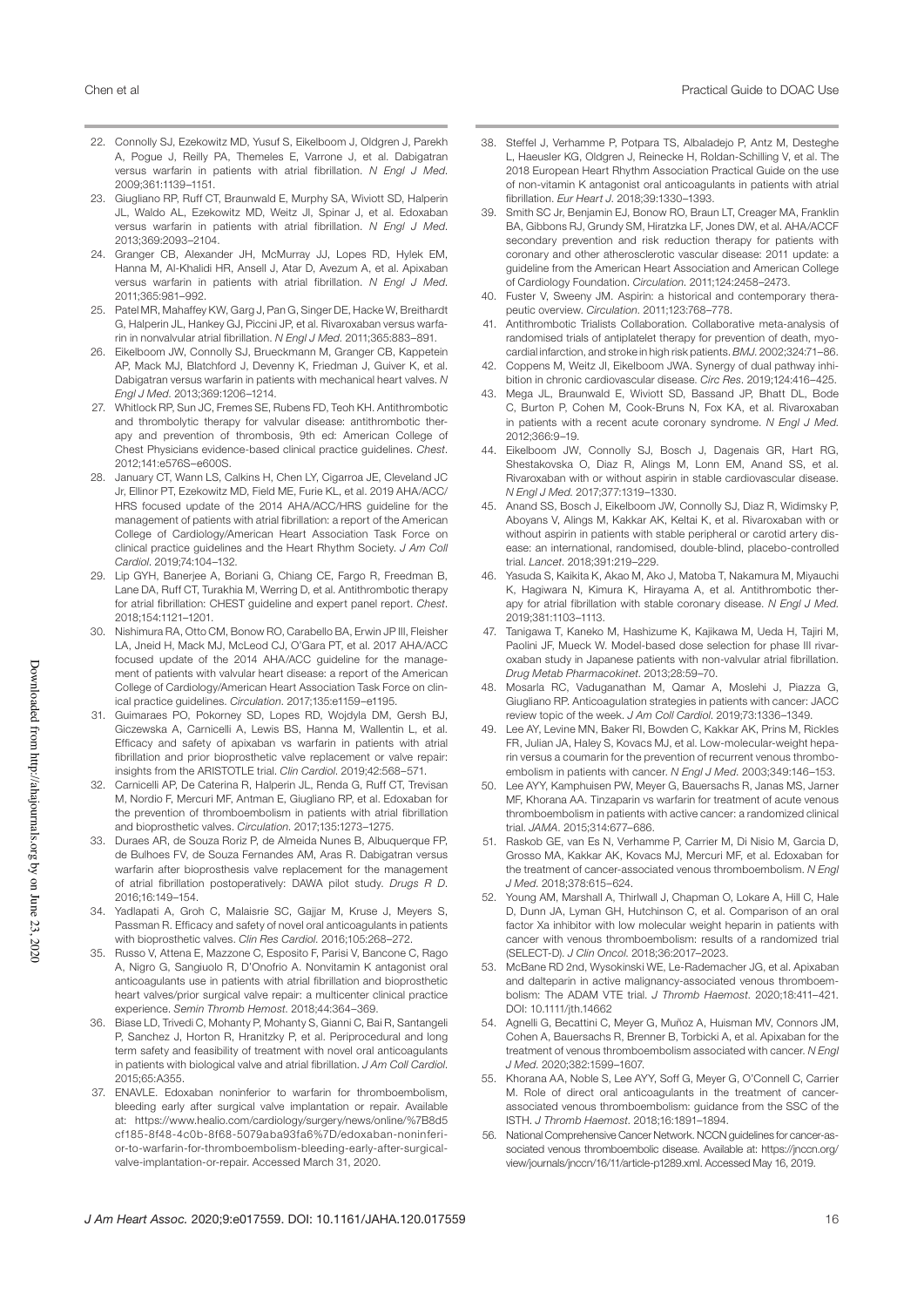- 57. Khorana AA, Soff GA, Kakkar AK, Vadhan-Raj S, Riess H, Wun T, Streiff MB, Garcia DA, Liebman HA, Belani CP, et al. Rivaroxaban for thromboprophylaxis in high-risk ambulatory patients with cancer. *N Engl J Med*. 2019;380:720–728.
- 58. Carrier M, Abou-Nassar K, Mallick R, Tagalakis V, Shivakumar S, Schattner A, Kuruvilla P, Hill D, Spadafora S, Marquis K, et al. Apixaban to prevent venous thromboembolism in patients with cancer. *N Engl J Med*. 2019;380:711–719.
- 59. Kumar S, Lim E, Covic A, Verhamme P, Gale CP, Camm AJ, Goldsmith D. Anticoagulation in concomitant chronic kidney disease and atrial fibrillation: JACC review topic of the week. *J Am Coll Cardiol*. 2019;74:2204–2215.
- 60. January CT, Wann LS, Alpert JS, Calkins H, Cigarroa JE, Cleveland JC Jr, Conti JB, Ellinor PT, Ezekowitz MD, Field ME, et al. 2014 AHA/ACC/ HRS guideline for the management of patients with atrial fibrillation: executive summary: a report of the American College of Cardiology/ American Heart Association Task Force on practice guidelines and the Heart Rhythm Society. *Circulation*. 2014;130:2071–2104.
- 61. Agnelli G, Buller HR, Cohen A, Curto M, Gallus AS, Johnson M, Masiukiewicz U, Pak R, Thompson J, Raskob GE, et al. Oral apixaban for the treatment of acute venous thromboembolism. *N Engl J Med*. 2013;369:799–808.
- 62. Agnelli G, Buller HR, Cohen A, Curto M, Gallus AS, Johnson M, Porcari A, Raskob GE, Weitz JI. Apixaban for extended treatment of venous thromboembolism. *N Engl J Med*. 2013;368:699–708.
- 63. Chokesuwattanaskul R, Thongprayoon C, Tanawuttiwat T, Kaewput W, Pachariyanon P, Cheungpasitporn W. Safety and efficacy of apixaban versus warfarin in patients with end-stage renal disease: metaanalysis. *Pacing Clin Electrophysiol*. 2018;41:627–634.
- 64. Siontis KC, Zhang X, Eckard A, Bhave N, Schaubel DE, He K, Tilea A, Stack AG, Balkrishnan R, Yao X, et al. Outcomes associated with apixaban use in patients with end-stage kidney disease and atrial fibrillation in the United States. *Circulation*. 2018;138:1519–1529.
- 65. Kumbhani D. RENal hemodialysis patients ALlocated apixaban versus warfarin in Atrial Fibrillation—RENAL-AF. Oral Presentation at. *American Heart Association Annual Scientific Sessions (AHA 2019)*. November 2019, Philadelphia, PA.
- 66. Coleman CI, Kreutz R, Sood NA, Bunz TJ, Eriksson D, Meinecke AK, Baker WL. Rivaroxaban versus warfarin in patients with nonvalvular atrial fibrillation and severe kidney disease or undergoing hemodialysis. *Am J Med*. 2019;132:1078–1083.
- 67. Huisman MV, Klok FA. Pharmacological properties of betrixaban. *Eur Heart J Suppl*. 2018;20:E12–E15.
- 68. Bohula EA, Giugliano RP, Ruff CT, Kuder JF, Murphy SA, Antman EM, Braunwald E. Impact of renal function on outcomes with edoxaban in the ENGAGE AF-TIMI 48 trial. *Circulation*. 2016;134:24–36.
- 69. Sanghai S, Wong C, Wang Z, Clive P, Tran W, Waring M, Goldberg R, Hayward R, Saczynski JS, McManus DD. Rates of potentially inappropriate dosing of direct-acting oral anticoagulants and associations with geriatric conditions among older patients with atrial fibrillation: the SAGE-AF study. *J Am Heart Assoc*. 2020;9:e014108. DOI: 10.1161/JAHA.119.014108.
- 70. Murata N, Okumura Y, Yokoyama K, Matsumoto N, Tachibana E, Kuronuma K, Oiwa K, Matsumoto M, Kojima T, Hanada S, et al. Clinical outcomes of off-label dosing of direct oral anticoagulant therapy among Japanese patients with atrial fibrillation identified from the SAKURA AF Registry. *Circ J*. 2019;83:727–735.
- 71. Ruiz Ortiz M, Muñiz J, Raña Míguez P, Roldán I, Marín F, Asunción Esteve-Pastor M, Cequier A, Martínez-Sellés M, Bertomeu V, Anguita M. Inappropriate doses of direct oral anticoagulants in real-world clinical practice: prevalence and associated factors. A subanalysis of the FANTASIIA Registry. *Europace*. 2018;20:1577–1583.
- 72. Yao X, Shah ND, Sangaralingham LR, Gersh BJ, Noseworthy PA. Non-vitamin K antagonist oral anticoagulant dosing in patients with atrial fibrillation and renal dysfunction. *J Am Coll Cardiol*. 2017;69:2779–2790.
- 73. Qamar A, Vaduganathan M, Greenberger NJ, Giugliano RP. Oral anticoagulation in patients with liver disease. *J Am Coll Cardiol*. 2018;71:2162–2175.
- 74. Steuber TD, Howard ML, Nisly SA. Direct oral anticoagulants in chronic liver disease. *Ann Pharmacother*. 2019;53:1042–1049. DOI: 10.1177/1060028019841582.
- 75. Barsam SJ, Patel JP, Roberts LN, Kavarthapu V, Patel RK, Green B, Arya R. The impact of body weight on rivaroxaban pharmacokinetics. *Res Pract Thromb Haemost*. 2017;1:180–187.
- 76. Kubitza D, Becka M, Zuehlsdorf M, Mueck W. Body weight has limited influence on the safety, tolerability, pharmacokinetics, or pharmacodynamics of rivaroxaban (BAY 59-7939) in healthy subjects. *J Clin Pharmacol*. 2007;47:218–226.
- 77. Lee SR, Choi EK, Park CS, Han KD, Jung JH, Oh S, Lip GYH. Direct oral anticoagulants in patients with nonvalvular atrial fibrillation and low body weight. *J Am Coll Cardiol*. 2019;73:919–931.
- 78. Liesenfeld KH, Lehr T, Dansirikul C, Reilly PA, Connolly SJ, Ezekowitz MD, Yusuf S, Wallentin L, Haertter S, Staab A. Population pharmacokinetic analysis of the oral thrombin inhibitor dabigatran etexilate in patients with non-valvular atrial fibrillation from the RE-LY trial. *J Thromb Haemost*. 2011;9:2168–2175.
- 79. McCaughan GJB, Favaloro EJ, Pasalic L, Curnow J. Anticoagulation at the extremes of body weight: choices and dosing. *Expert Rev Hematol*. 2018;11:817–828.
- 80. Upreti VV, Wang J, Barrett YC, Byon W, Boyd RA, Pursley J, LaCreta FP, Frost CE. Effect of extremes of body weight on the pharmacokinetics, pharmacodynamics, safety and tolerability of apixaban in healthy subjects. *Br J Clin Pharmacol*. 2013;76:908–916.
- 81. Boonyawat K, Caron F, Li A, Chai-Adisaksopha C, Lim W, Iorio A, Lopes RD, Garcia D, Crowther MA. Association of body weight with efficacy and safety outcomes in phase III randomized controlled trials of direct oral anticoagulants: a systematic review and meta-analysis. *J Thromb Haemost*. 2017;15:1322–1333.
- 82. Martin K, Beyer-Westendorf J, Davidson BL, Huisman MV, Sandset PM, Moll S. Use of the direct oral anticoagulants in obese patients: guidance from the SSC of the ISTH. *J Thromb Haemost*. 2016;14:1308–1313.
- 83. Piran S, Traquair H, Chan N, Bhagirath V, Schulman S. Peak plasma concentration of direct oral anticoagulants in obese patients weighing over 120 kilograms: a retrospective study. *Res Pract Thromb Haemost*. 2018;2:684–688.
- 84. Kushnir M, Choi Y, Eisenberg R, Rao D, Tolu S, Gao J, Mowrey W, Billett HH. Efficacy and safety of direct oral factor Xa inhibitors compared with warfarin in patients with morbid obesity: a single-centre, retrospective analysis of chart data. *Lancet Haematol*. 2019;6:e359–e365.
- 85. Kido K, Ngorsuraches S. Comparing the efficacy and safety of direct oral anticoagulants with warfarin in the morbidly obese population with atrial fibrillation. *Ann Pharmacother*. 2019;53:165–170.
- 86. Safouris A, Demulder A, Triantafyllou N, Tsivgoulis G. Rivaroxaban presents a better pharmacokinetic profile than dabigatran in an obese non-diabetic stroke patient. *J Neurol Sci*. 2014;346:366–367.
- 87. Breuer L, Ringwald J, Schwab S, Kohrmann M. Ischemic stroke in an obese patient receiving dabigatran. *N Engl J Med*. 2013;368:2440–2442.
- 88. Coons JC, Albert L, Bejjani A, Iasella CJ. Effectiveness and safety of direct oral anticoagulants versus warfarin in obese patients with acute venous thromboembolism. *Pharmacotherapy*. 2020;40:204–210.
- 89. Lee CH, Lin TY, Chang SH, Chen CH, Hsu YJ, Hung KC, Wen MS. Body mass index is an independent predictor of major bleeding in non-valvular atrial fibrillation patients taking dabigatran. *Int J Cardiol*. 2017;228:771–778.
- 90. Conway SE, Hwang AY, Ponte CD, Gums JG. Laboratory and clinical monitoring of direct acting oral anticoagulants: what clinicians need to know. *Pharmacotherapy*. 2017;37:236–248.
- 91. Cuker A, Siegal DM, Crowther MA, Garcia DA. Laboratory measurement of the anticoagulant activity of the non-vitamin K oral anticoagulants. *J Am Coll Cardiol*. 2014;64:1128–1139.
- 92. Raval AN, Cigarroa JE, Chung MK, Diaz-Sandoval LJ, Diercks D, Piccini JP, Jung HS, Washam JB, Welch BG, Zazulia AR, et al. Management of patients on non-vitamin K antagonist oral anticoagulants in the acute care and periprocedural setting: a scientific statement from the American Heart Association. *Circulation*. 2017;135:e604–e633.
- 93. Doherty JU, Gluckman TJ, Hucker WJ, Januzzi JL Jr, Ortel TL, Saxonhouse SJ, Spinler SA. 2017 ACC expert consensus decision pathway for periprocedural management of anticoagulation in patients with nonvalvular atrial fibrillation: a report of the American College of Cardiology Clinical Expert Consensus Document Task Force. *J Am Coll Cardiol*. 2017;69:871–898.
- 94. Douketis JD, Spyropoulos AC, Anderson JM, Arnold DM, Bates SM, Blostein M, Carrier M, Caprini JA, Clark NP, Coppens M, et al. The Perioperative Anticoagulant Use for Surgery Evaluation (PAUSE) study for patients on a direct oral anticoagulant who need an elective surgery or procedure: design and rationale. *Thromb Haemost*. 2017;117:2415–2424.